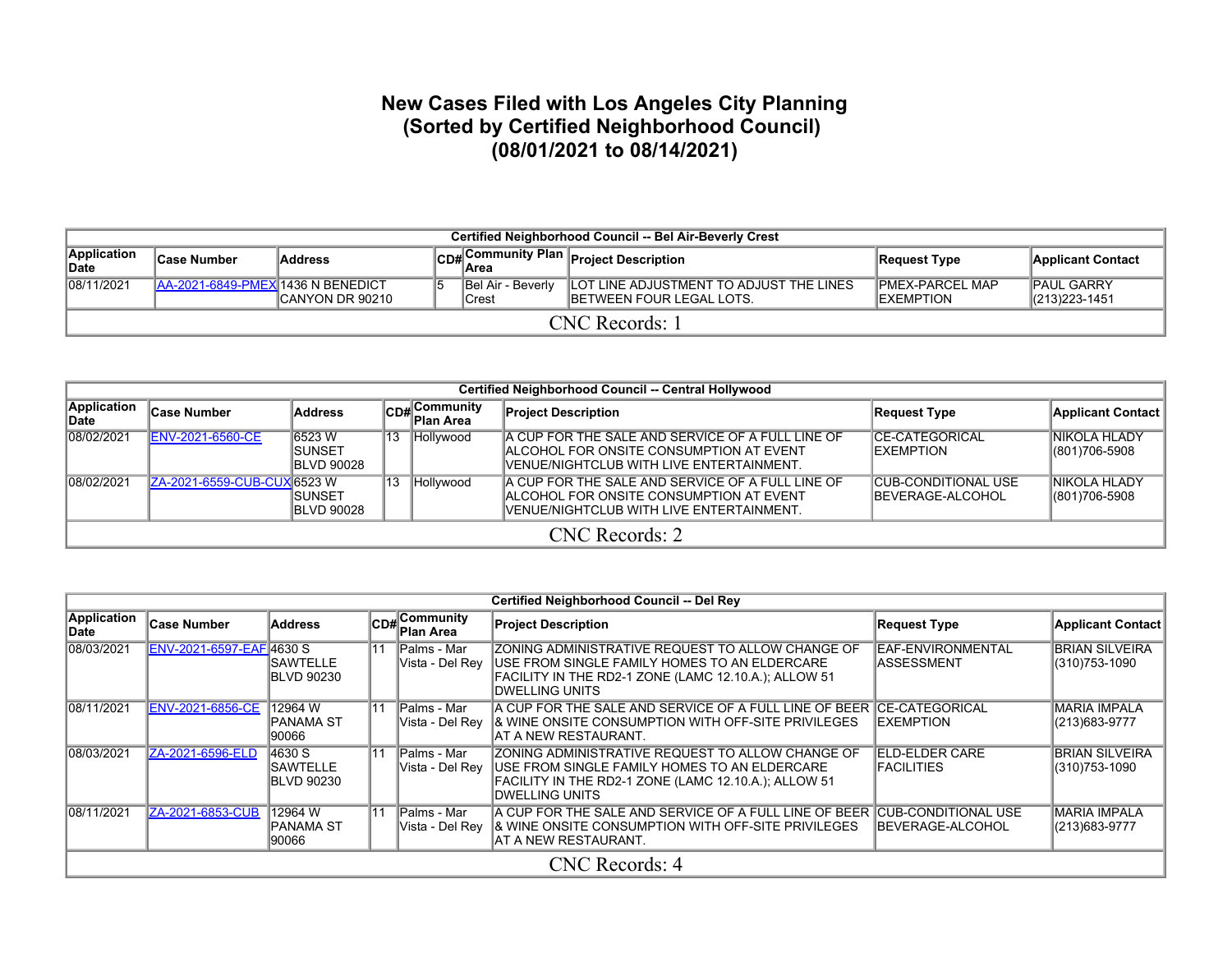|                             | Certified Neighborhood Council -- Downtown Los Angeles |                                    |            |                        |                                                                                                                                                                     |                                                |                                                           |  |  |  |  |  |  |
|-----------------------------|--------------------------------------------------------|------------------------------------|------------|------------------------|---------------------------------------------------------------------------------------------------------------------------------------------------------------------|------------------------------------------------|-----------------------------------------------------------|--|--|--|--|--|--|
| <b>Application</b><br>∣Date | <b>Case Number</b>                                     | <b>Address</b>                     | CD#        | Community<br>Plan Area | <b>Project Description</b>                                                                                                                                          | <b>Request Type</b>                            | <b>Applicant Contact</b>                                  |  |  |  |  |  |  |
| 08/10/2021                  | AA-2021-6801-PMEX                                      | 850 S HILL ST<br>90014             | $\vert$ 14 | Central City           | IA PARCEL MAP EXEMPTION TO ADJUST THE LOT LINES<br>BETWEEN 4 LOTS TO CREATE ONE MASTER PARCEL AND<br>THREE AIRSPACE PARCELS IN SUPPORT OF<br>DIR-2015-2976-TDR-SPR. | <b>PMEX-PARCEL MAP</b><br><b>EXEMPTION</b>     | <b>ROSE FISTROVIC.</b><br><b>PSOMAS</b><br>(213) 223-1537 |  |  |  |  |  |  |
| 08/02/2021                  | DIR-2021-6541-CDO-SPPI519 S                            | <b>IBROADWAY</b><br>90013          | 14         | Central City           | IBROADWAY CDO REVIEW FOR REHAB OF EX.BUILDING.<br><b>INEW SIGNAGE</b>                                                                                               | CDO-COMMUNITY DESIGN<br>OVERLAY DISTRICT       | <b>IKAITLIN DRISKO</b><br>(310)828-1761                   |  |  |  |  |  |  |
| 08/02/2021                  | <b>ENV-2021-6542-CE</b>                                | 519 S<br><b>IBROADWAY</b><br>90013 | 14         | Central City           | BROADWAY CDO REVIEW FOR REHAB OF EX. BUILDING,<br><b>INEW SIGNAGE</b>                                                                                               | <b>CE-CATEGORICAL</b><br><b>EXEMPTION</b>      | <b>KAITLIN DRISKO</b><br>(310)828-1761                    |  |  |  |  |  |  |
| 08/02/2021                  | <b>ENV-2021-6547-CE</b>                                | 216 W 5TH ST<br>90013              | $\vert$ 14 | Central City           | A CUP FOR THE SALE AND SERVICE OF A FULL LINE OF<br>IALCOHOL FOR ONSITE CONSUMPTION WITH AN EXISTING<br>IRESTAURANT & LIVE ENTERTAINMENT                            | <b>CE-CATEGORICAL</b><br>EXEMPTION             | ELIZABETH<br>PETERSON<br>(213)620-1904                    |  |  |  |  |  |  |
| 08/02/2021                  | ZA-2021-6546-CUB-CUX                                   | <b>216 W 5TH ST</b><br>190013      | $\vert$ 14 | Central City           | A CUP FOR THE SALE AND SERVICE OF A FULL LINE OF<br>ALCOHOL FOR ONSITE CONSUMPTION WITH AN EXISTING<br><b>IRESTAURANT &amp; LIVE ENTERTAINMENT</b>                  | <b>CUB-CONDITIONAL USE</b><br>BEVERAGE-ALCOHOL | ELIZABETH<br><b>IPETERSON</b><br>(213)620-1904            |  |  |  |  |  |  |
|                             | CNC Records: 5                                         |                                    |            |                        |                                                                                                                                                                     |                                                |                                                           |  |  |  |  |  |  |

|                      | Certified Neighborhood Council -- East Hollywood |                                                                |                 |                                           |                                                           |                                             |                                         |  |  |  |  |  |  |  |
|----------------------|--------------------------------------------------|----------------------------------------------------------------|-----------------|-------------------------------------------|-----------------------------------------------------------|---------------------------------------------|-----------------------------------------|--|--|--|--|--|--|--|
| Application<br>lDate | <b>Address</b><br>∣Case Number                   |                                                                |                 | <b>Community</b> ،<br><b>CD#Plan Area</b> | <b>Project Description</b>                                | Request Type                                | <b>Applicant Contact</b>                |  |  |  |  |  |  |  |
| 08/09/2021           | AA-2021-6786-PMEX                                | 4461 W MELROSE AVE<br>90029                                    | $\overline{13}$ | Hollywood                                 | VOLUNTARY LOT LINE ADJUSTMENT<br>FOR A PEDESTRIAN ALLEWAY | <b>PMEX-PARCEL MAP</b><br><b>IEXEMPTION</b> | LIZ JUN (213)537-0158                   |  |  |  |  |  |  |  |
| 08/11/2021           |                                                  | AA-2021-6857-PMLA-HCA 1207 N COMMONWEALTH<br><b>JAVE 90029</b> | 113             | Hollywood                                 | PARCEL MAP FOR THE CONSTRUCTION<br>OF TWO CONDOMINIUMS    | <b>PMLA-PARCEL MAP</b>                      | IHOA SEAN NGUYEN<br>(213)880-6289       |  |  |  |  |  |  |  |
| 08/11/2021           | <b>ENV-2021-6858-CE</b>                          | 1207 N COMMONWEALTH<br><b>AVE 90029</b>                        | $\overline{13}$ | Hollywood                                 | PARCEL MAP FOR THE CONSTRUCTION<br>OF TWO CONDOMINIUMS    | <b>ICE-CATEGORICAL</b><br><b>IEXEMPTION</b> | <b>HOA SEAN NGUYEN</b><br>(213)880-6289 |  |  |  |  |  |  |  |
|                      | CNC Records: 3                                   |                                                                |                 |                                           |                                                           |                                             |                                         |  |  |  |  |  |  |  |

|                      | Certified Neighborhood Council -- Echo Park |                            |    |                                                         |                                                                                                                                                      |                                             |                                    |  |  |  |  |  |  |  |
|----------------------|---------------------------------------------|----------------------------|----|---------------------------------------------------------|------------------------------------------------------------------------------------------------------------------------------------------------------|---------------------------------------------|------------------------------------|--|--|--|--|--|--|--|
| Application<br>∥Date | <b>Case Number</b>                          | <b>Address</b>             |    | CD#Community Plan                                       | <b>Project Description</b>                                                                                                                           | Request Type                                | <b>Applicant Contact</b>           |  |  |  |  |  |  |  |
| 08/04/2021           | ENV-2021-6620-CE 1903 N LAKE                | <b>ISHORE AVE</b><br>90039 | 13 | Silver Lake - Echo<br>Park - Elysian Valley 2-STORY ADU | I(N) 2-STORY SFD WITH ATTACHED GARAGE AND                                                                                                            | <b>ICE-CATEGORICAL</b><br><b>IEXEMPTION</b> | <b>TONY RUSSO</b><br>(408)655-0998 |  |  |  |  |  |  |  |
| 08/05/2021           | ENV-2021-6676-CE 320 N                      | IWESTLAKE AVE<br>90026     | 13 | <b>Westlake</b>                                         | IA CUP FOR THE SALE AND SERVICE OF A FULL LINE OF ICE-CATEGORICAL<br>IALCOHOL FOR OFF-SITE CONSUMPTION WITH A NEW<br>18,547 SF. TARGET RETAIL STORE. | <b>IEXEMPTION</b>                           | IBETH ABOULAFIA<br>(415)362-1215   |  |  |  |  |  |  |  |
| 08/04/2021           | ZA-2021-6619-ZAD 1903 N LAKE                | <b>ISHORE AVE</b><br>90039 | 13 | Silver Lake - Echo<br>Park - Elysian Valley 2-STORY ADU | IN) 2-STORY SFD WITH ATTACHED GARAGE AND                                                                                                             | IZAD-ZA DETERMINATION<br>(PER LAMC 12.27)   | <b>TONY RUSSO</b><br>(408)655-0998 |  |  |  |  |  |  |  |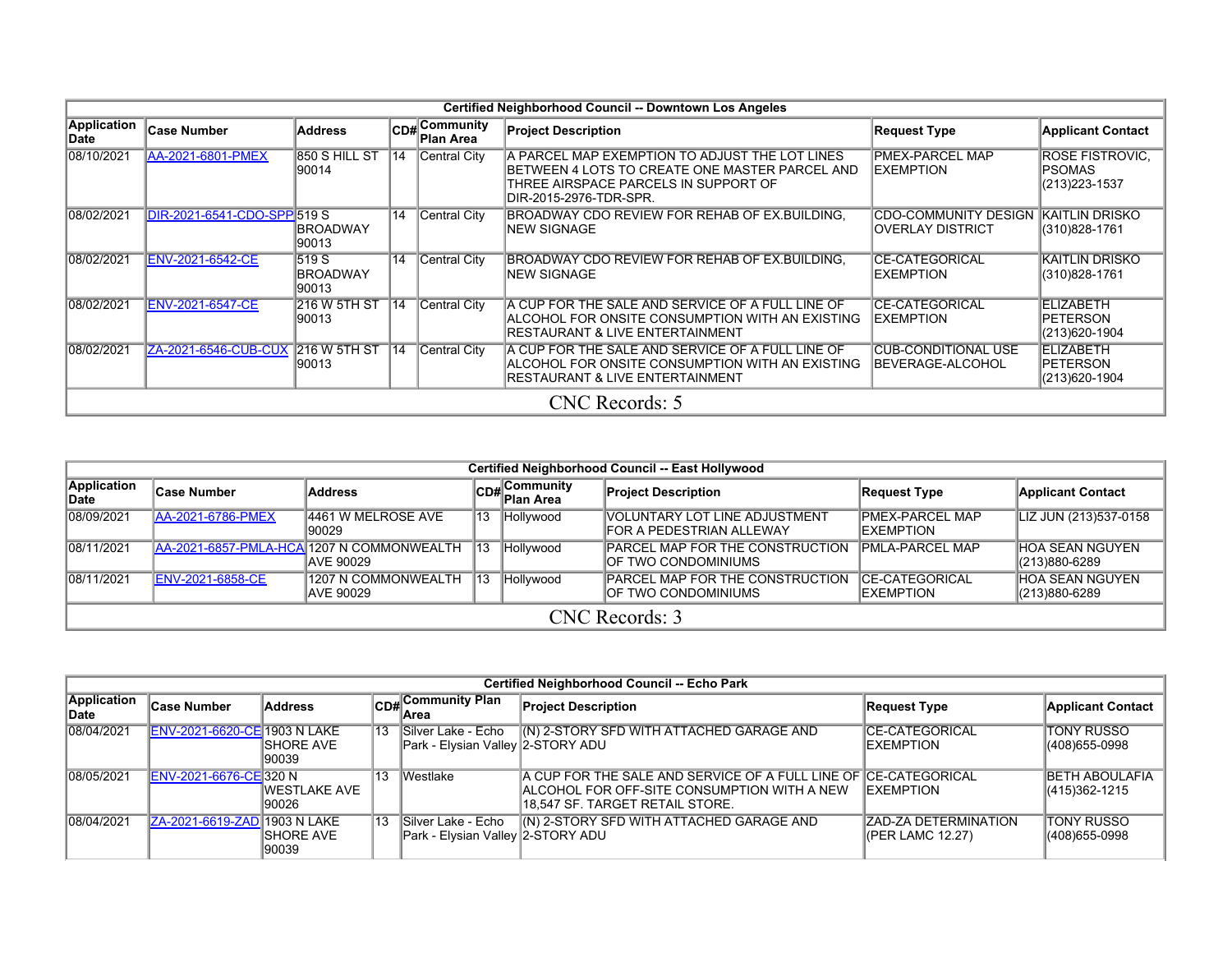| 08/05/2021        | <b>ZA-2021-6670-CUB 320 N</b> |  | <b>Westlake</b> | IA CUP FOR THE SALE AND SERVICE OF A FULL LINE OF CUB-CONDITIONAL USE                                           |  | <b>IBETH ABOULAFIA</b> I |  |  |  |  |  |
|-------------------|-------------------------------|--|-----------------|-----------------------------------------------------------------------------------------------------------------|--|--------------------------|--|--|--|--|--|
|                   | IWESTLAKE AVE<br>90026        |  |                 | <b>IALCOHOL FOR OFF-SITE CONSUMPTION WITH A NEW IBEVERAGE-ALCOHOL</b><br><b>18.547 SF. TARGET RETAIL STORE.</b> |  | $\ (415)362-1215\ $      |  |  |  |  |  |
| $\alpha$ $\alpha$ |                               |  |                 |                                                                                                                 |  |                          |  |  |  |  |  |

## CNC Records: 4

|                     | Certified Neighborhood Council -- Empowerment Congress North Area |                                              |     |                                |                                                                                                                                                                                                                                                                                                                    |                                                        |                                                 |  |  |  |  |  |  |
|---------------------|-------------------------------------------------------------------|----------------------------------------------|-----|--------------------------------|--------------------------------------------------------------------------------------------------------------------------------------------------------------------------------------------------------------------------------------------------------------------------------------------------------------------|--------------------------------------------------------|-------------------------------------------------|--|--|--|--|--|--|
| Application<br>Date | Case Number                                                       | <b>Address</b>                               | CDH | ∣Community<br><b>Plan Area</b> | <b>Project Description</b>                                                                                                                                                                                                                                                                                         | <b>Request Type</b>                                    | <b>Applicant</b><br><b>Contact</b>              |  |  |  |  |  |  |
| 08/05/2021          | CHC-2021-6684-HCM                                                 | 1271 W<br>35TH ST<br>190007                  | l8  | South Los<br>Angeles           | <b>IHISTORIC-CULTURAL MONUMENT APPLICATION FOR THE PAUL</b><br>IREVERE WILLIAMS HOUSE                                                                                                                                                                                                                              | <b>HCM-HISTORIC</b><br>ICULTURAL MONUMENT              | <b>MELISSA</b><br>JONES<br>(213)847-3679        |  |  |  |  |  |  |
| 08/05/2021          | <b>ENV-2021-6673-EAF</b>                                          | 2323 S<br><b>SCARFF</b><br>IST 90007         |     | South Los<br>Angeles           | ON-MENU DENSITY BONUS, REQUESTING 2 ON-MENU INCENTIVES EAF-ENVIRONMENTAL<br>(HEIGHT INCREASE AND OPEN SPACE REDUCTION). CUP TO<br>COMPLY WITH ZI-2397. CCMP TO COMPLY WITH HPOZ                                                                                                                                    | ASSESSMENT                                             | <b>HENRY FAN</b><br>(310)529-1111               |  |  |  |  |  |  |
| 08/05/2021          | ENV-2021-6685-CE                                                  | 1271 W<br>35TH ST<br>90007                   | 18  | South Los<br>Angeles           | HISTORIC-CULTURAL MONUMENT APPLICATION FOR THE PAUL<br><b>IREVERE WILLIAMS HOUSE</b>                                                                                                                                                                                                                               | <b>CE-CATEGORICAL</b><br><b>EXEMPTION</b>              | <b>MELISSA</b><br><b>JONES</b><br>(213)847-3679 |  |  |  |  |  |  |
| 08/12/2021          | ZA-2013-3057-CUB-PA1-1A                                           | <b>2314 S</b><br>iunion<br><b>JAVE 90007</b> |     | South Los<br>Angeles           | PURSUANT TO LAMC 12.24 M, A PLAN APPROVAL TO ALLOW THE<br>ICONTINUE SALE OF BEER AND WINE FOR ON-SITE CONSUMPTION<br>IIN CONJUNCTION WITH AN EXISTING 1340 SQ. FT. RESTAURANT<br>WITH 44 INDOOR SEATS OPERATING FROM 11:00 A.M. TO 11:00<br>IP.M. SUNDAY-WEDNESDAY & 11:00 A.M. -12:00 A.M. THURSDAY<br>-SATURDAY. | <b>CUB-CONDITIONAL USE</b><br><b>IBEVERAGE-ALCOHOL</b> |                                                 |  |  |  |  |  |  |
| 08/05/2021          | ZA-2021-6672-DB-CU-CCMP 2323 S                                    | ISCARFF<br>IST 90007                         |     | South Los<br>Angeles           | ON-MENU DENSITY BONUS, REQUESTING 2 ON-MENU INCENTIVES DB-DENSITY BONUS<br>(HEIGHT INCREASE AND OPEN SPACE REDUCTION). CUP TO<br>COMPLY WITH ZI-2397. CCMP TO COMPLY WITH HPOZ                                                                                                                                     |                                                        | HENRY FAN<br>(310)529-1111                      |  |  |  |  |  |  |
|                     |                                                                   |                                              |     |                                | CNC Records: 5                                                                                                                                                                                                                                                                                                     |                                                        |                                                 |  |  |  |  |  |  |

|                      | <b>Certified Neighborhood Council -- Empowerment Congress Southeast Area</b> |                          |  |                            |                                                                                                                                                                                                                                |                                                   |                                                        |  |  |  |  |  |  |
|----------------------|------------------------------------------------------------------------------|--------------------------|--|----------------------------|--------------------------------------------------------------------------------------------------------------------------------------------------------------------------------------------------------------------------------|---------------------------------------------------|--------------------------------------------------------|--|--|--|--|--|--|
| Application<br>lDate | <b>Case Number</b>                                                           | <b>Address</b>           |  | CD# Community<br>Plan Area | <b>Project Description</b>                                                                                                                                                                                                     | Request Type                                      | <b>Applicant Contact</b>                               |  |  |  |  |  |  |
| 08/13/2021           | DIR-2021-6945-RDP 259 W                                                      | <b>85TH ST</b><br>90003  |  | Angeles                    | Southeast Los PER LAMC SECTION 11.5.14.D.5, PER SECTION 502 AND 503.1 OF<br>THE BROADWAY MANCHESTER REDEVELOPMENT PLAN. A<br>REDEVELOPMENT PLAN PROJECT COMPLIANCE REQUEST FOR A<br>IFAR OF 2.53:1 WITH A 60 UNIT QSH PROJECT. | <b>IRDP-REDEVELOPMENT</b><br><b>IPLAN PROJECT</b> | <b>STEPHANY</b><br>ICAMPOS/HHLA<br>(213)381-0539       |  |  |  |  |  |  |
| 08/13/2021           | ENV-2021-6946-EAF 259 W                                                      | <b>I85TH ST</b><br>90003 |  | Angeles                    | Southeast Los PER LAMC SECTION 11.5.14.D.5, PER SECTION 502 AND 503.1 OF<br>THE BROADWAY MANCHESTER REDEVELOPMENT PLAN. A<br>REDEVELOPMENT PLAN PROJECT COMPLIANCE REQUEST FOR A<br>FAR OF 2.53:1 WITH A 60 UNIT QSH PROJECT.  | <b>IEAF-ENVIRONMENTAL</b><br>ASSESSMENT           | <b>STEPHANY</b><br><b>CAMPOS/HHLA</b><br>(213)381-0539 |  |  |  |  |  |  |
|                      | CNC Records: 2                                                               |                          |  |                            |                                                                                                                                                                                                                                |                                                   |                                                        |  |  |  |  |  |  |

| <b>Certified Neighborhood Council -- Encino</b> |                       |                                        |  |                                |                                                                          |                                                  |                                         |  |  |  |  |
|-------------------------------------------------|-----------------------|----------------------------------------|--|--------------------------------|--------------------------------------------------------------------------|--------------------------------------------------|-----------------------------------------|--|--|--|--|
| Application<br>∣Date                            | <b>Case Number</b>    | <b>Address</b>                         |  | $\overline{\textsf{CDH}}$ Area | Community Plan Project Description                                       | Request Type                                     | <b>Applicant Contact</b>                |  |  |  |  |
| 08/05/2021                                      | <b>AA-2021-6718-C</b> | 17421 W MAGNOLIA<br><b>IBLVD 91316</b> |  | IEncino - Tarzana              | <b>CERTIFICATE OF COMPLIANCE ON A</b><br>ISINGLE-FAMILY RESIDENTIAL LOT. | <b>ICOC-CERTIFICATE OF</b><br><b>ICOMPLIANCE</b> | <b>INEGIN KOHANIM</b><br>(818) 522-5212 |  |  |  |  |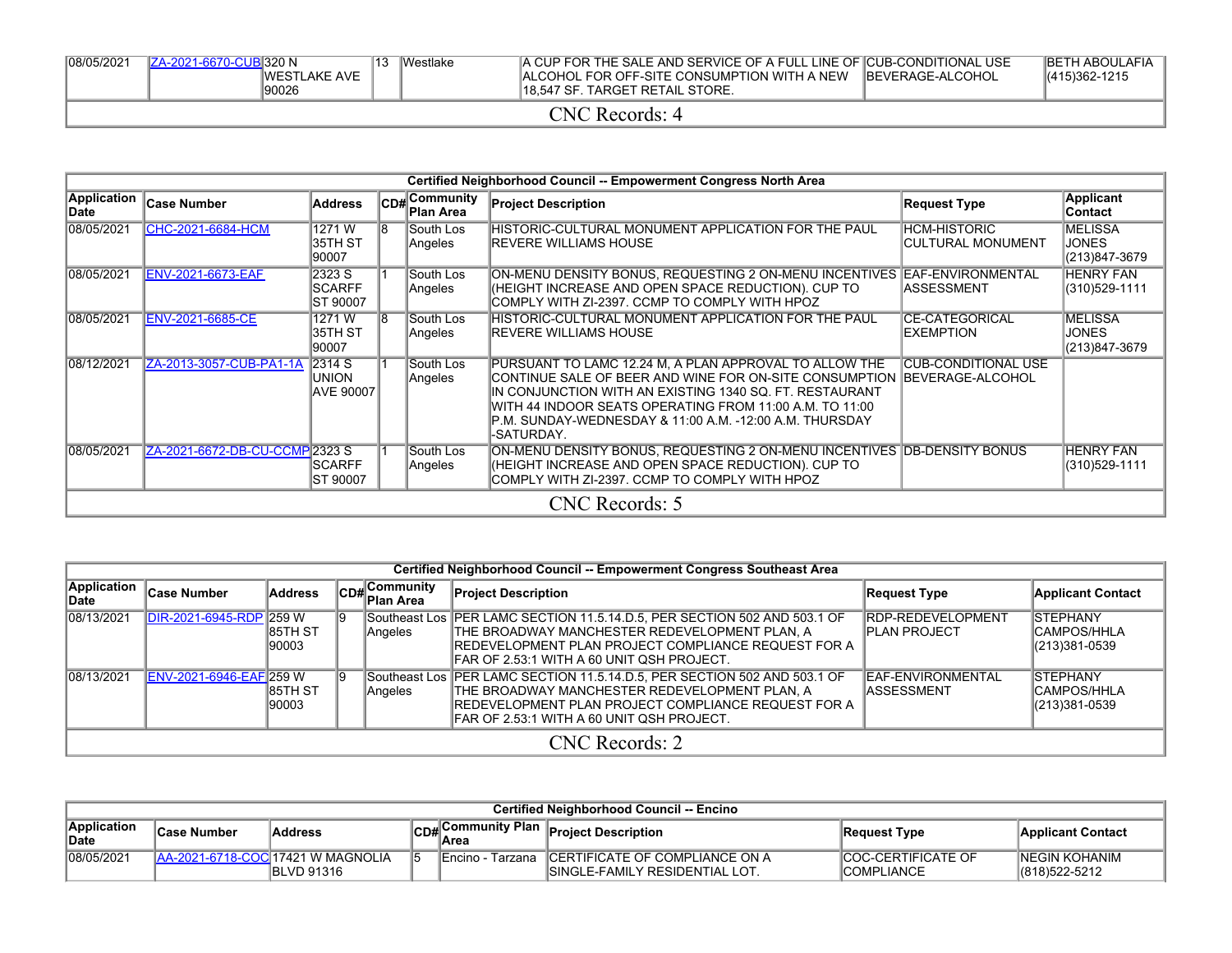|                      | Certified Neighborhood Council -- Glassell Park |                |  |                          |                                                                           |                                                               |                                         |  |  |  |  |  |
|----------------------|-------------------------------------------------|----------------|--|--------------------------|---------------------------------------------------------------------------|---------------------------------------------------------------|-----------------------------------------|--|--|--|--|--|
| Application<br>∣Date | <b>Case Number</b>                              | <b>Address</b> |  |                          | CD# Community Plan Project Description                                    | <b>Request Type</b>                                           | <b>Applicant Contact</b>                |  |  |  |  |  |
| 08/03/2021           | <b>DIR-2021-6594-SPP3777 N CAZADOR</b>          | IST 90065      |  | Northeast Los<br>Angeles | A (N) TWO-STORY 2.464 S.F. SFD WITH AN<br><b>IATTACHED TWO-CAR GARAGE</b> | <b>SPP-SPECIFIC PLAN PROJECT</b><br><b>IPERMIT COMPLIANCE</b> | ISUSANNE FOLDES<br>(323)533-6944        |  |  |  |  |  |
| 08/03/2021           | <b>ENV-2021-6595-CE 3777 N CAZADOR</b>          | IST 90065      |  | Northeast Los<br>Angeles | A (N) TWO-STORY 2.464 S.F. SFD WITH AN<br><b>IATTACHED TWO-CAR GARAGE</b> | <b>ICE-CATEGORICAL EXEMPTION</b>                              | <b>ISUSANNE FOLDES</b><br>(323)533-6944 |  |  |  |  |  |
|                      | CNC Records: 2                                  |                |  |                          |                                                                           |                                                               |                                         |  |  |  |  |  |

|                      | <b>Certified Neighborhood Council -- Greater Cypress Park</b> |                                 |  |                           |                                                                                                    |                                                                |                                       |  |  |  |  |  |
|----------------------|---------------------------------------------------------------|---------------------------------|--|---------------------------|----------------------------------------------------------------------------------------------------|----------------------------------------------------------------|---------------------------------------|--|--|--|--|--|
| Application<br>∣Date | <b>Case Number</b>                                            | Address                         |  | CD#Community<br>Plan Area | <b>Project Description</b>                                                                         | Request Type                                                   | <b>Applicant Contact</b>              |  |  |  |  |  |
| 08/12/2021           | DIR-2021-6881-SPP-HCA 3212 N DIVISION 1                       | IST 90065                       |  | Northeast Los<br>Angeles  | <b>DEMOLISH EXISTING SINGLE FAMILY</b><br><b>IDWELLING AND BUILD THREE NEW</b><br>ITWO-STORY UNITS | <b>ISPP-SPECIFIC PLAN PROJECT</b><br><b>IPERMIT COMPLIANCE</b> | <b>JUAN KIVOTOS</b><br>(818) 861-7712 |  |  |  |  |  |
| 08/12/2021           | <b>ENV-2021-6882-CE</b>                                       | 13212 N DIVISION 1<br>IST 90065 |  | Northeast Los<br>Angeles  | IDEMOLISH EXISTING SINGLE FAMILY<br>IDWELLING AND BUILD THREE NEW<br>ITWO-STORY UNITS              | ICE-CATEGORICAL EXEMPTION                                      | IJUAN KIVOTOS<br>(818) 861-7712       |  |  |  |  |  |
|                      | CNC Records: 2                                                |                                 |  |                           |                                                                                                    |                                                                |                                       |  |  |  |  |  |

|                      | <b>Certified Neighborhood Council -- Greater Wilshire</b> |                    |    |                           |                                                                                        |                                                     |                                         |  |  |  |  |  |
|----------------------|-----------------------------------------------------------|--------------------|----|---------------------------|----------------------------------------------------------------------------------------|-----------------------------------------------------|-----------------------------------------|--|--|--|--|--|
| Application<br>∣Date | <b>Case Number</b>                                        | <b>Address</b>     |    | CD#Community<br>Plan Area | <b>Project Description</b>                                                             | <b>Request Type</b>                                 | <b>Applicant Contact</b>                |  |  |  |  |  |
| 08/10/2021           | DIR-2021-6811-COA 304 S PLYMOUTH                          | <b>IBLVD 90020</b> | 14 | Wilshire                  | <b>COA FOR ADDITION TO AN EXISTING</b><br>CONTIBUTING SFD W/IN WINDSOR SQUARE<br>HPOZ  | <b>COA-CERTIFICATE OF</b><br><b>APPROPRIATENESS</b> | <b>JANE KIM KEENER</b><br>(424)666-1599 |  |  |  |  |  |
| 08/10/2021           | <b>ENV-2021-6812-CE 304 S PLYMOUTH</b>                    | <b>BLVD 90020</b>  | 14 | <b>Wilshire</b>           | <b>COA FOR ADDITION TO AN EXISTING</b><br>ICONTIBUTING SFD W/IN WINDSOR SQUARE<br>HPOZ | CE-CATEGORICAL EXEMPTION JANE KIM KEENER            | (424)666-1599                           |  |  |  |  |  |
| CNC Records: 2       |                                                           |                    |    |                           |                                                                                        |                                                     |                                         |  |  |  |  |  |

| Certified Neighborhood Council -- Historic Highland Park |                                              |                           |  |                              |                                                                                                                                                                                                                                |                                                                |                                                      |  |  |  |  |  |
|----------------------------------------------------------|----------------------------------------------|---------------------------|--|------------------------------|--------------------------------------------------------------------------------------------------------------------------------------------------------------------------------------------------------------------------------|----------------------------------------------------------------|------------------------------------------------------|--|--|--|--|--|
| Application<br>¶Date                                     | <b>Case Number</b>                           | <b>Address</b>            |  | ∣Community<br>lCD# Plan Area | <b>Project Description</b>                                                                                                                                                                                                     | Request Type                                                   | <b>Applicant Contact</b>                             |  |  |  |  |  |
| 08/02/2021                                               | <sup>1</sup> DIR-2021-6524-TOC-COA-VHCA217 N | <b>AVENUE 55</b><br>90042 |  | Angeles                      | INortheast Los_ITHE REMODEL OF AN EXISTING SINGLE-FAMILY DWELLING_<br><b>JAND CONSTRUCTION. USE, AND MAINTENANCE OF A NEW</b><br><b>8.605 SQUARE-FOOT THREE-STORY APARTMENT BUILDING</b><br><b>ICONSISTING OF SEVEN UNITS.</b> | <b>ITOC-TRANSIT</b><br><b>IORIENTED</b><br><b>ICOMMUNITIES</b> | <b>IGUSTAVO</b><br><b>ICESAREO</b><br>(714) 984-7092 |  |  |  |  |  |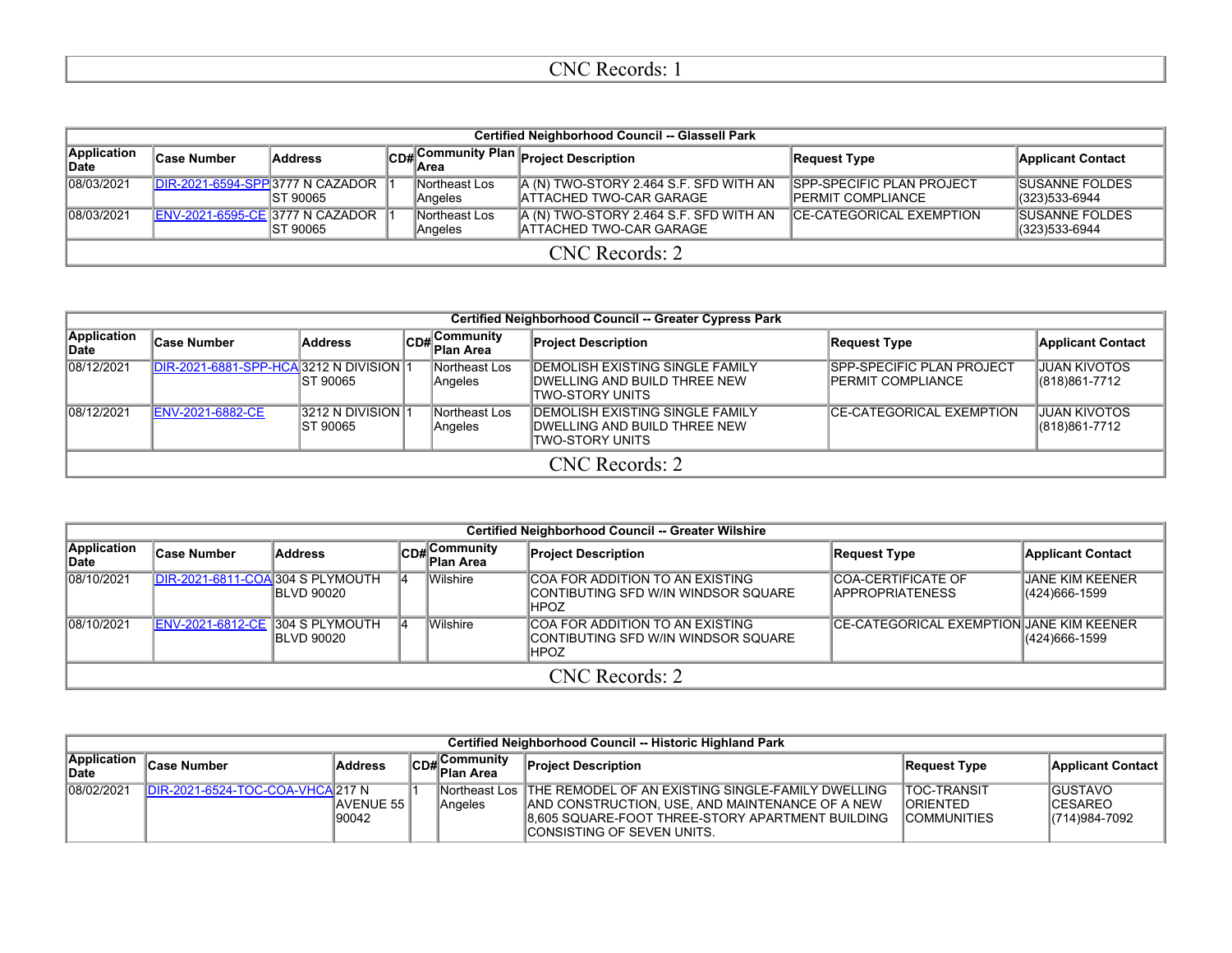| 08/02/2021 | <b>IENV-2021-6525-CE</b> | 1217 N<br>AVENUE 55<br>90042 | <b>Angeles</b> | INortheast Los ITHE REMODEL OF AN EXISTING SINGLE-FAMILY DWELLING CE-CATEGORICAL<br><b>JAND CONSTRUCTION, USE, AND MAINTENANCE OF A NEW</b><br>8.605 SQUARE-FOOT THREE-STORY APARTMENT BUILDING<br>ICONSISTING OF SEVEN UNITS. | <b>IEXEMPTION</b> | <b>IGUSTAVO</b><br><b>CESAREO</b><br>(714)984-7092 |
|------------|--------------------------|------------------------------|----------------|--------------------------------------------------------------------------------------------------------------------------------------------------------------------------------------------------------------------------------|-------------------|----------------------------------------------------|
|            |                          |                              |                | $CNC$ Records: $\hat{C}$                                                                                                                                                                                                       |                   |                                                    |

|                      | Certified Neighborhood Council -- Hollywood Hills West |                    |  |                                      |                                                                                                                     |                                        |                      |  |  |  |  |  |  |
|----------------------|--------------------------------------------------------|--------------------|--|--------------------------------------|---------------------------------------------------------------------------------------------------------------------|----------------------------------------|----------------------|--|--|--|--|--|--|
| Application<br>∥Date | <b>Case Number</b>                                     | <b>Address</b>     |  | <b>Communitv</b><br>$ICD#$ Plan Area | <b>Project Description</b>                                                                                          | Request Type                           | Applicant<br>Contact |  |  |  |  |  |  |
| 08/05/2021           | <b>IVTT-72370-CN-2A-EXT8150 W SUNSET 4</b>             | <b>IBLVD 90046</b> |  | Hollywood                            | INEW MIXED-USE COMMERCIAL/RESIDENTIAL DEVELOPMENT WITH<br>111,000 SQ FT OF COMMERCIAL SPACE AND 249 DWELLING UNITS. | <b>ICN-NEW</b><br><b>ICONDOMINIUMS</b> |                      |  |  |  |  |  |  |
| <b>CNC</b> Records:  |                                                        |                    |  |                                      |                                                                                                                     |                                        |                      |  |  |  |  |  |  |

|                      | Certified Neighborhood Council -- Hollywood Studio District |                                           |  |              |                                                                                                                                                              |                                     |                                     |                     |                             |  |  |  |  |  |
|----------------------|-------------------------------------------------------------|-------------------------------------------|--|--------------|--------------------------------------------------------------------------------------------------------------------------------------------------------------|-------------------------------------|-------------------------------------|---------------------|-----------------------------|--|--|--|--|--|
| Application<br>∥Date | <b>Case Number</b>                                          | <b>Address</b>                            |  |              | CD# Community<br>Plan Area                                                                                                                                   |                                     | <b>Project Description</b>          | <b>Request Type</b> | <b>Applicant</b><br>Contact |  |  |  |  |  |
| 08/02/2021           | ADM-2021-6567-DB-SIP-PHP-HCA                                | 5500 W<br> HOLLYWOOD<br><b>BLVD 90028</b> |  | 13 Hollywood | IMIXED USE PROJECT THAT INCLUDES 79 RESIDENTIAL<br>DWELLING UNITS AND 6,300 SQ. FT. OF GROUND FLOOR BONUS<br>& BASEMENT COMMERCIAL USES IN THE [Q]R5-2 ZONE. | <b>IDB-DENSITY</b>                  | <b>ALIX WISNER</b><br>(310)254-9055 |                     |                             |  |  |  |  |  |
| 108/11/2021          | ADM-2021-6852-DB-SPP-SIP-PHP-HCA1657 N WESTERN              | <b>JAVE 90027</b>                         |  | Hollywood    | CONSTRUCTION OF 9-STORY, 200-UNIT SENIOR<br><b>IAFFORDABLE RESIDENTIAL DEVELOPMENT IN THE</b><br>IQIR5-2 ZONE.                                               | <b>IDB-DENSITY</b><br><b>IBONUS</b> | ALIX WISNER<br>(310)254-9055        |                     |                             |  |  |  |  |  |
|                      | CNC Records: 2                                              |                                           |  |              |                                                                                                                                                              |                                     |                                     |                     |                             |  |  |  |  |  |

|                      | Certified Neighborhood Council -- Hollywood United |                                                |    |                           |                                                                                                                                                                                                                            |                                        |                                                     |  |  |  |  |  |  |
|----------------------|----------------------------------------------------|------------------------------------------------|----|---------------------------|----------------------------------------------------------------------------------------------------------------------------------------------------------------------------------------------------------------------------|----------------------------------------|-----------------------------------------------------|--|--|--|--|--|--|
| Application<br>lDate | <b>Case Number</b>                                 | <b>Address</b>                                 |    | CD#Community<br>Plan Area | <b>Project Description</b>                                                                                                                                                                                                 | <b>Request Type</b>                    | <b>Applicant Contact</b>                            |  |  |  |  |  |  |
| 08/12/2021           | DIR-2021-6886-DB-SPR-WDI-HCA 1715 N                | <b>IBRONSON</b><br><b>JAVE 90028</b>           | 13 | Hollywood                 | CONSTRUCTION OF A 24 STORY, 128 DWELLING UNIT<br><b>IRESIDENTIAL BUILDING WITH 134 PARKING SPACES.</b><br>EXISTING STRUCTURES TO REMAIN. PROPOSED FAR IS<br>APPROXIMATELY 6.74:1. PARKING PER GOV'T CODE<br>65915(P)(2)(A) | <b>DB-DENSITY BONUS</b>                | <b>MICHAEL</b><br><b>GONZALES</b><br>(213) 279-6965 |  |  |  |  |  |  |
| 08/12/2021           | <b>ENV-2021-6887-EAF</b>                           | 1715 N<br><b>IBRONSON</b><br><b>JAVE 90028</b> | 13 | Hollywood                 | CONSTRUCTION OF A 24 STORY, 128 DWELLING UNIT<br>RESIDENTIAL BUILDING WITH 134 PARKING SPACES.<br>EXISTING STRUCTURES TO REMAIN. PROPOSED FAR IS<br>APPROXIMATELY 6.74:1. PARKING PER GOV'T CODE<br> 65915(P)(2)(A)        | EAF-ENVIRONMENTAL<br><b>ASSESSMENT</b> | <b>MICHAEL</b><br><b>GONZALES</b><br>(213) 279-6965 |  |  |  |  |  |  |
| 08/12/2021           | VTT-83510-CN-HCA                                   | 1715 N<br><b>IBRONSON</b><br><b>JAVE 90028</b> | 13 | Hollywood                 | CONSTRUCTION OF A 24 STORY, 128 DWELLING UNIT<br><b>RESIDENTIAL BUILDING WITH 134 PARKING SPACES.</b><br>EXISTING STRUCTURES TO REMAIN. PROPOSED FAR IS<br>APPROXIMATELY 6.74:1. PARKING PER GOV'T CODE<br>65915(P)(2)(A)  | <b>CN-NEW</b><br><b>ICONDOMINIUMS</b>  | <b>MICHAEL</b><br><b>GONZALES</b><br>(213) 279-6965 |  |  |  |  |  |  |
|                      | <b>CNC</b> Records: 3                              |                                                |    |                           |                                                                                                                                                                                                                            |                                        |                                                     |  |  |  |  |  |  |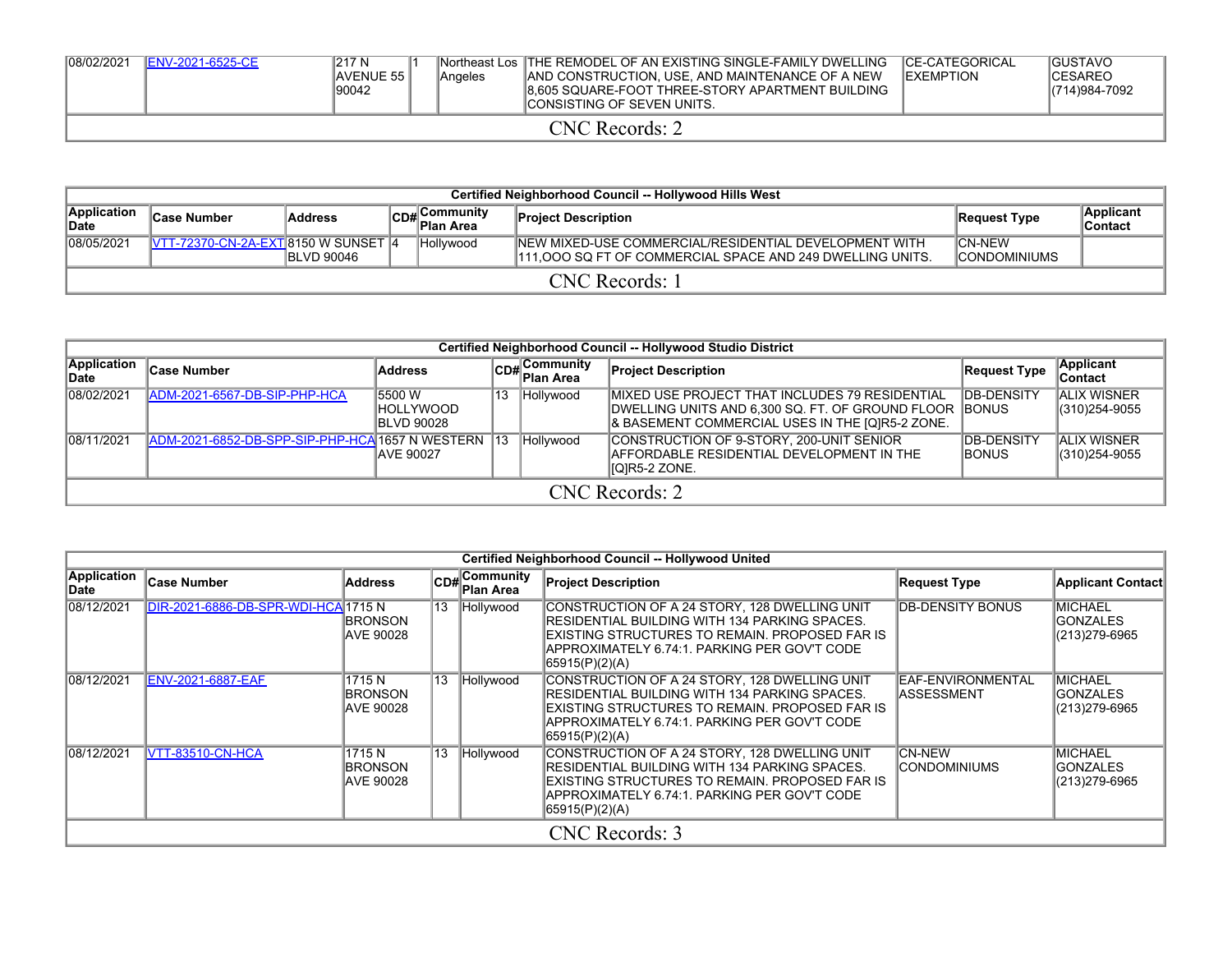|                      | <b>Certified Neighborhood Council -- Lincoln Heights</b> |                                                            |  |                          |                                                                                                   |                                                 |                                    |  |  |  |  |  |  |
|----------------------|----------------------------------------------------------|------------------------------------------------------------|--|--------------------------|---------------------------------------------------------------------------------------------------|-------------------------------------------------|------------------------------------|--|--|--|--|--|--|
| Application<br>∣Date | ∣Case Number                                             | Address                                                    |  | CD#Community Plan        | <b>Project Description</b>                                                                        | <b>Request Type</b>                             | <b>Applicant Contact</b>           |  |  |  |  |  |  |
| 08/06/2021           |                                                          | <b>IENV-2021-6721-CEI2501 N FOREST PARK 1</b><br>IDR 90032 |  | Northeast Los<br>Angeles | <b>1490SF PREFAB STEEL HUT ON RETAINING CE-CATEGORICAL EXEMPTION</b><br><b>IWALL WITH CARPORT</b> |                                                 | ICASON HALL<br>(503)753-8539       |  |  |  |  |  |  |
| 08/06/2021           |                                                          | <b>IZA-2021-6720-ZADI2501 N FOREST PARK I</b><br>IDR 90032 |  | Northeast Los<br>Angeles | 1490SF PREFAB STEEL HUT ON RETAINING<br><b>IWALL WITH CARPORT</b>                                 | <b>ZAD-ZA DETERMINATION (PER</b><br>LAMC 12.27) | <b>CASON HALL</b><br>(503)753-8539 |  |  |  |  |  |  |
| CNC Records: 2       |                                                          |                                                            |  |                          |                                                                                                   |                                                 |                                    |  |  |  |  |  |  |

|                      | Certified Neighborhood Council -- Los Feliz |                         |  |                                       |                                                                                                                        |                                                  |                                |  |  |  |  |  |  |
|----------------------|---------------------------------------------|-------------------------|--|---------------------------------------|------------------------------------------------------------------------------------------------------------------------|--------------------------------------------------|--------------------------------|--|--|--|--|--|--|
| Application<br>∣Date | ∣Case Number                                | <b>Address</b>          |  | $ CDH $ Community<br><b>Plan Area</b> | <b>Project Description</b>                                                                                             | <b>Request Type</b>                              | <b>Applicant Contact</b>       |  |  |  |  |  |  |
| 08/02/2021           | ENV-2021-6545-CE 1964 N                     | IHILLHURST AVE<br>90027 |  | Hollywood                             | IA CUP FOR THE SALE AND SERVICE OF A FULL LINE OF<br>IALCOHOL FOR ONSITE CONSUMPTION WITH AN<br>IEXISTING RESTAURANT . | ICE-CATEGORICAL EXEMPTIONIMARIA IMPALA           | (626)683-9777                  |  |  |  |  |  |  |
| 08/02/2021           | ZA-2021-6544-CUB 1964 N                     | IHILLHURST AVE<br>90027 |  | Hollywood                             | IA CUP FOR THE SALE AND SERVICE OF A FULL LINE OF<br>IALCOHOL FOR ONSITE CONSUMPTION WITH AN<br>IEXISTING RESTAURANT   | ICUB-CONDITIONAL USE<br><b>IBEVERAGE-ALCOHOL</b> | IMARIA IMPALA<br>(626)683-9777 |  |  |  |  |  |  |
| CNC Records: 2       |                                             |                         |  |                                       |                                                                                                                        |                                                  |                                |  |  |  |  |  |  |

|                      | <b>Certified Neighborhood Council -- Mid City</b> |                                                     |    |                                                    |                                                                                                                                                                   |                                            |                                     |  |  |  |  |  |  |  |
|----------------------|---------------------------------------------------|-----------------------------------------------------|----|----------------------------------------------------|-------------------------------------------------------------------------------------------------------------------------------------------------------------------|--------------------------------------------|-------------------------------------|--|--|--|--|--|--|--|
| Application<br>∣Date | <b>Case Number</b>                                | <b>Address</b>                                      |    | lArea                                              | CD# Community Plan Project Description                                                                                                                            | Request Type                               | Applicant<br><b>Contact</b>         |  |  |  |  |  |  |  |
| 08/05/2021           | AA-2021-1147-PMLA-SL-HCA-1A 1747 S MARVIN         | <b>JAVE 90019</b>                                   | 10 | West Adams -<br>Baldwin Hills -<br>lLeimert        | PURSUANT TO LAMC 17.50 C & 12.22 C.27(A),<br>DEMO OF (E) SFD AND AN APPLICATION FOR A<br>ISMALL LOT SUBDIVISION PARCEL MAP FOR 3<br>INEW SINGLE FAMILY DWELLINGS. | <b>PMLA-PARCEL MAP</b>                     |                                     |  |  |  |  |  |  |  |
| 08/13/2021           | ENV-2021-6933-CE                                  | 14566 W<br><b>IWASHINGTON</b><br><b>IBLVD 90016</b> | 10 | West Adams -<br><b>Baldwin Hills -</b><br>∣Leimert | A CUP FOR THE SALE AND SERVICE OF A FULL<br>ILINE OF ALCOHOL FOR ONSITE CONSUMPTION<br>WITH AN EXISTING 1,877 SF. RESTAURANT.                                     | <b>CE-CATEGORICAL</b><br><b>IEXEMPTION</b> | ISTEVE KIM<br>(213)268-8787         |  |  |  |  |  |  |  |
| 08/13/2021           | ZA-2021-6932-CUB                                  | 14566 W<br><b>IWASHINGTON</b><br><b>BLVD 90016</b>  | 10 | West Adams -<br>Baldwin Hills -<br>lLeimert        | IA CUP FOR THE SALE AND SERVICE OF A FULL<br>ILINE OF ALCOHOL FOR ONSITE CONSUMPTION<br>IWITH AN EXISTING 1.877 SF. RESTAURANT .                                  | ICUB-CONDITIONAL USE<br>IBEVERAGE-ALCOHOL  | <b>ISTEVE KIM</b><br>(213) 268-8787 |  |  |  |  |  |  |  |
|                      | CNC Records: 3                                    |                                                     |    |                                                    |                                                                                                                                                                   |                                            |                                     |  |  |  |  |  |  |  |

|                             | <b>Certified Neighborhood Council -- Mid City West</b> |                                                   |  |                                                    |                                                                                                                                                                              |                   |                                                          |  |  |  |  |  |  |  |
|-----------------------------|--------------------------------------------------------|---------------------------------------------------|--|----------------------------------------------------|------------------------------------------------------------------------------------------------------------------------------------------------------------------------------|-------------------|----------------------------------------------------------|--|--|--|--|--|--|--|
| Application<br><b>IDate</b> | ∣Case Number                                           | Address                                           |  | $\left \mathsf{CDH}\right $ Community<br>Plan Area | <b>Project Description</b>                                                                                                                                                   | Request Type      | <b>Applicant Contact</b>                                 |  |  |  |  |  |  |  |
| 08/11/2021                  | <b>IENV-2021-6860-CE</b>                               | <b>650 N LA</b><br>ICIENEGA<br><b>IBLVD 90069</b> |  | <b>Hollywood</b>                                   | THE ADDITION OF A NEW 3.939 SQUARE-FOOT COVERED ICE-CATEGORICAL<br><b>JOUTDOOR PATIO DINING AREA AT AN EXISTING</b><br><b>IRESTAURANT WITH AN OUTDOOR PATIO DINING AREA.</b> | <b>IEXEMPTION</b> | <b>IMARGARET TAYLOR.</b> I<br>IAPEX LA<br>(818) 398-2740 |  |  |  |  |  |  |  |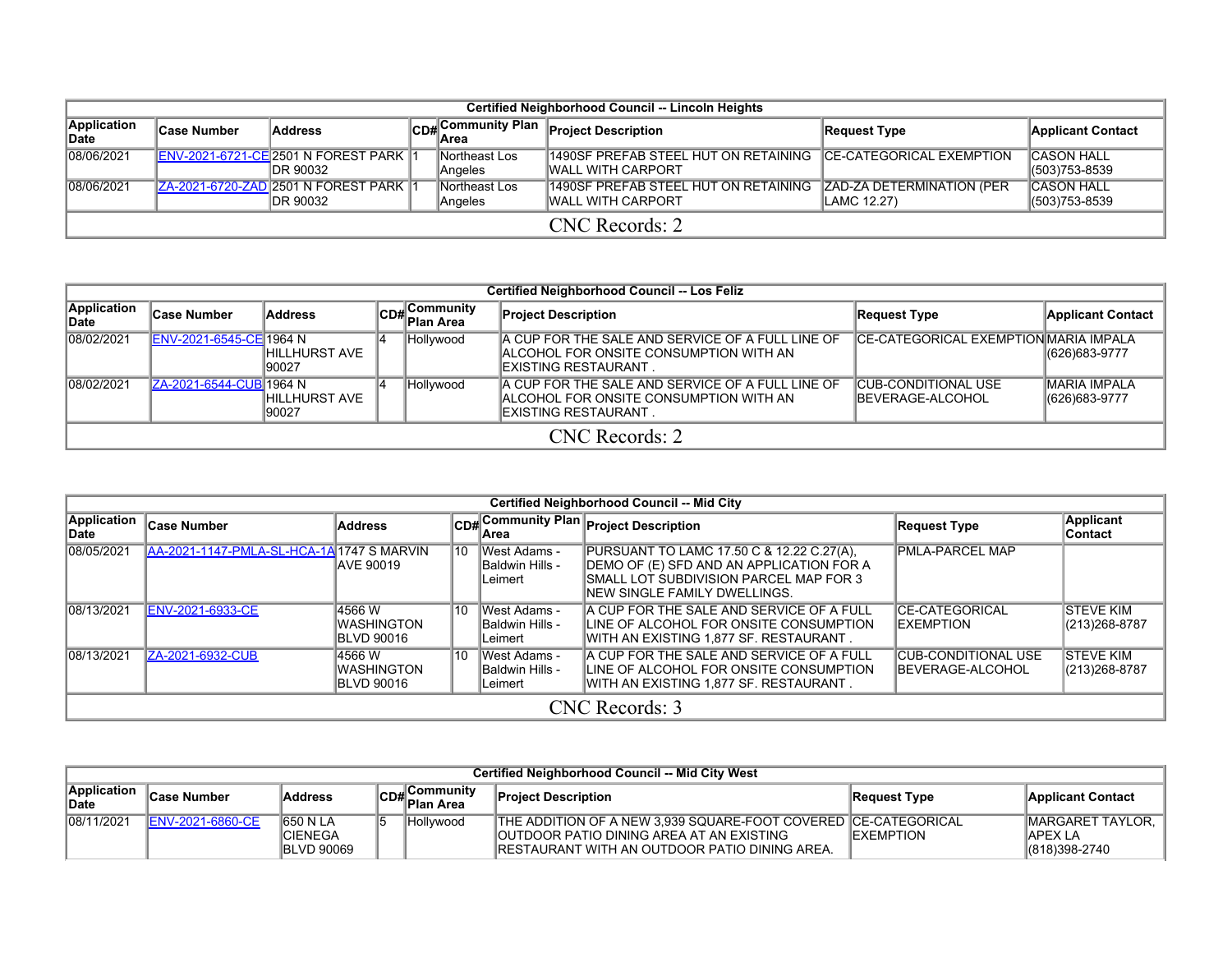| 08/11/2021  | <b>VTT-75025-SL-M1</b>               | 1853 N<br><b>IDETROIT ST</b><br>190046 |  | <b>Hollywood</b> | CONSTRUCTION OF 10 NEW SFD. REQUEST IS FOR<br><b>IMODIFICATION OF CONDITION S-3</b>                                                                                              | <b>SL-SMALL LOT SUBDIVISION</b> |                                                      |  |  |  |
|-------------|--------------------------------------|----------------------------------------|--|------------------|----------------------------------------------------------------------------------------------------------------------------------------------------------------------------------|---------------------------------|------------------------------------------------------|--|--|--|
| 108/11/2021 | <b>IZA-2021-6859-CUB-ZVI650 N LA</b> | <b>ICIENEGA</b><br><b>IBLVD 90069</b>  |  | <b>Hollywood</b> | THE ADDITION OF A NEW 3.939 SQUARE-FOOT COVERED CUB-CONDITIONAL USE<br><b>JOUTDOOR PATIO DINING AREA AT AN EXISTING</b><br><b>IRESTAURANT WITH AN OUTDOOR PATIO DINING AREA.</b> | <b>IBEVERAGE-ALCOHOL</b>        | IMARGARET TAYLOR.<br><b>APEX LA</b><br>(818)398-2740 |  |  |  |
|             | CNC Records: 3                       |                                        |  |                  |                                                                                                                                                                                  |                                 |                                                      |  |  |  |

|                     | Certified Neighborhood Council -- North Hollywood West |                       |  |                                     |                                                                                                                                                        |                                                        |                                     |  |  |  |  |  |  |
|---------------------|--------------------------------------------------------|-----------------------|--|-------------------------------------|--------------------------------------------------------------------------------------------------------------------------------------------------------|--------------------------------------------------------|-------------------------------------|--|--|--|--|--|--|
| Application<br>Date | ∣Case Number                                           | Address               |  | CD# Community Plan                  | <b>Project Description</b>                                                                                                                             | Request Type                                           | Applicant Contact                   |  |  |  |  |  |  |
| 08/11/2021          | ENV-2021-6870-CE 13260 W                               | ISHERMAN WAY<br>91605 |  | Valley Village                      | North Hollywood - A CUP FOR THE SALE AND SERVICE OF A FULL LINE OF<br>IBEER & WINE FOR OFF-SITE CONSUMPTION IN<br>ICONJUNCTION WITH A EXISTING MARKET. | <b>ICE-CATEGORICAL</b><br><b>IEXEMPTION</b>            | <b>WILL NIEVES</b><br>(310)634-4553 |  |  |  |  |  |  |
| 08/11/2021          | ZA-2021-6869-CUB 13260 W                               | ISHERMAN WAY<br>91605 |  | North Hollywood -<br>Valley Village | A CUP FOR THE SALE AND SERVICE OF A FULL LINE OF<br>BEER & WINE FOR OFF-SITE CONSUMPTION IN<br>ICONJUNCTION WITH A EXISTING MARKET.                    | <b>CUB-CONDITIONAL USE</b><br><b>IBEVERAGE-ALCOHOL</b> | <b>WILL NIEVES</b><br>(310)634-4553 |  |  |  |  |  |  |
| CNC Records: 2      |                                                        |                       |  |                                     |                                                                                                                                                        |                                                        |                                     |  |  |  |  |  |  |

|                            |                                             |                                      |    |                           | Certified Neighborhood Council -- North Westwood                                                                                                                                                 |                                             |                                                             |
|----------------------------|---------------------------------------------|--------------------------------------|----|---------------------------|--------------------------------------------------------------------------------------------------------------------------------------------------------------------------------------------------|---------------------------------------------|-------------------------------------------------------------|
| <b>Application</b><br>Date | <b>Case Number</b>                          | <b>Address</b>                       |    | CD#Community<br>Plan Area | <b>Project Description</b>                                                                                                                                                                       | <b>Request Type</b>                         | <b>Applicant Contact</b>                                    |
| 08/13/2021                 | <b>ENV-2021-6929-CE</b>                     | 1050 S<br>IGAYLEY<br>AVE 90024       | 15 | Westwood                  | A CUP FOR THE SALE AND SERVICE OF<br>IA FULL LINE OF ALCOHOL FOR OFFSITE<br>CONSUMPTION & INSTRUCTIONAL<br>TASTINGS WITHIN AN EXISTING<br>MARKET.                                                | <b>ICE-CATEGORICAL</b><br><b>IEXEMPTION</b> | SJAMIESON@SSJLAW.COM<br>(310)822-9848                       |
| 08/05/2021                 | IZA-2018-3422-ELD-CU-DRB-SPP-SPR-1A 10822 W | <b>WILSHIRE</b><br><b>BLVD 90024</b> | 15 | Westwood                  | DEVELOPMENT OF A NEW 12-STORY<br>IELDERCARE FACILITY WITH 176 UNITS<br>(53 D.U./123 GUEST ROOMS) SHARED<br>AMENITY SPACE W/ EXISTING CHURCH.<br>NEW CHILDCARE FACILITY/CHURCH<br>IADMIN OFFICES. | IELD-ELDER CARE<br><b>FACILITIES</b>        |                                                             |
| 08/13/2021                 | IZA-2021-6928-CUB                           | 1050 S<br>IGAYLEY<br>AVE 90024       | 15 | Westwood                  | A CUP FOR THE SALE AND SERVICE OF<br>A FULL LINE OF ALCOHOL FOR OFFSITE<br>CONSUMPTION & INSTRUCTIONAL<br>TASTINGS WITHIN AN EXISTING<br>MARKET.                                                 | IBEVERAGE-ALCOHOL                           | CUB-CONDITIONAL USE   SJAMIESON@SSJLAW.COM<br>(310)822-9848 |
|                            |                                             |                                      |    |                           | CNC Records: 3                                                                                                                                                                                   |                                             |                                                             |

|                             | <b>Certified Neighborhood Council -- Palms</b> |                                                                    |  |              |                                                                                                                                                                                                       |                            |                                      |  |  |  |  |  |  |
|-----------------------------|------------------------------------------------|--------------------------------------------------------------------|--|--------------|-------------------------------------------------------------------------------------------------------------------------------------------------------------------------------------------------------|----------------------------|--------------------------------------|--|--|--|--|--|--|
| <b>Application</b><br>∥Date | <b>Case Number</b>                             | ∣Communitv<br>lCD#∣ <sup>COm.</sup><br>Plan Area<br><b>Address</b> |  |              | <b>Project Description</b>                                                                                                                                                                            | Request Type               | <b>Applicant</b><br>∣Contact         |  |  |  |  |  |  |
| 08/12/2021                  | ICPC-2021-6888-CU-DB-HCAl3730 S                | <b>IKELTON</b><br><b>IAVE 90034</b>                                |  | lPalms - Mar | <b>PROPOSE PROJECT INCLUDES DEMOLITION OF THREE</b><br>Vista - Del Rey STRUCTURES AND CONSTRUCTION OF 27-UNITS, 5-STORY<br><b>IAPARTMENT BUILDING WITH ONE LEVEL SUBTERRANEAN</b><br><b>IPARKING.</b> | <b>ICU-CONDITIONAL USE</b> | <b>JESI HARRIS</b><br>(704) 277-7332 |  |  |  |  |  |  |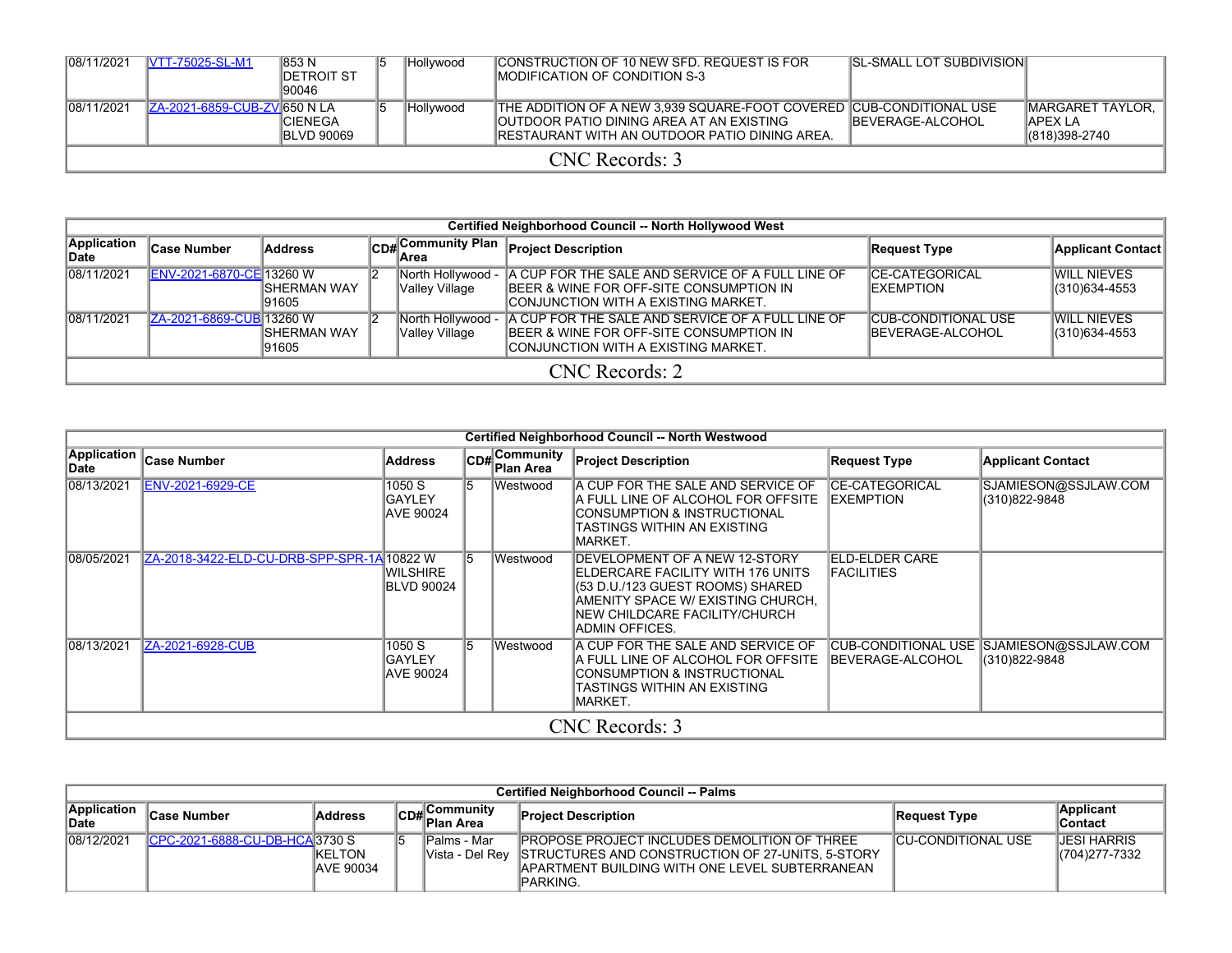| 08/12/2021 | <b>IENV-2021-6889-EAF</b> | 13730 S<br><b>IKELTON</b><br><b>AVE 90034</b> | IPalms - Mar | <b>PROPOSE PROJECT INCLUDES DEMOLITION OF THREE</b><br>Vista - Del Rey STRUCTURES AND CONSTRUCTION OF 27-UNITS, 5-STORY<br><b>IAPARTMENT BUILDING WITH ONE LEVEL SUBTERRANEAN</b><br>IPARKING. | <b>IEAF-ENVIRONMENTAL</b><br><b>IASSESSMENT</b> | IJESI HARRIS<br>(704) 277-7332 |
|------------|---------------------------|-----------------------------------------------|--------------|------------------------------------------------------------------------------------------------------------------------------------------------------------------------------------------------|-------------------------------------------------|--------------------------------|
|            |                           |                                               |              | CNC Records: 2                                                                                                                                                                                 |                                                 |                                |

|                      | Certified Neighborhood Council -- Sherman Oaks |                                    |  |                                             |                                                                                                                                                                  |                                                                                       |                                      |  |  |  |  |  |  |
|----------------------|------------------------------------------------|------------------------------------|--|---------------------------------------------|------------------------------------------------------------------------------------------------------------------------------------------------------------------|---------------------------------------------------------------------------------------|--------------------------------------|--|--|--|--|--|--|
| Application<br>∣Date | <b>Case Number</b>                             | <b>Address</b>                     |  | CD# Community Plan Area Project Description |                                                                                                                                                                  | Request Type                                                                          | <b>Applicant Contact</b>             |  |  |  |  |  |  |
| 08/04/2021           | AA-2021-6635-PMEX 3780 N                       | LIMESTONE PL<br>191403             |  | City - Toluca Lake -<br>Cahuenga Pass       | Sherman Oaks - Studio A LOT LINE ADJUSTMENT BETWEEN<br><b>ITHREE EXISTING ADJOINING LOTS.</b>                                                                    | <b>PMEX-PARCEL MAP EXEMPTION</b>                                                      | <b>LARRY MAR</b><br>(626)468-2555    |  |  |  |  |  |  |
| 08/04/2021           | ENV-2021-6650-CE                               | 4602 N MORSE 4<br><b>AVE 91423</b> |  | City - Toluca Lake -<br>Cahuenga Pass       | Sherman Oaks - Studio ZONING ADMINISTRATOR ADJUSTMENT ICE-CATEGORICAL EXEMPTION<br><b>IFOR A TREEHOUSE STRUCTURE IN</b><br><b>ITHE REQUIRED FRONT YARD AREA.</b> |                                                                                       | <b>PAIGE GOSNEY</b><br>(909)890-4499 |  |  |  |  |  |  |
| 08/04/2021           | ZA-2021-6649-ZAA                               | 4602 N MORSE 4<br><b>AVE 91423</b> |  | City - Toluca Lake -<br>Cahuenga Pass       | Sherman Oaks - Studio ZONING ADMINISTRATOR ADJUSTMENT<br><b>IFOR A TREEHOUSE STRUCTURE IN</b><br><b>THE REQUIRED FRONT YARD AREA.</b>                            | <b>ZAA-AREA,HEIGHT,YARD,AND BLDG LINE</b><br>ADJMNTS GT 20% (SLIGHT<br>MODIFICATIONS) | <b>PAIGE GOSNEY</b><br>(909)890-4499 |  |  |  |  |  |  |
|                      | CNC Records: 3                                 |                                    |  |                                             |                                                                                                                                                                  |                                                                                       |                                      |  |  |  |  |  |  |

|                      | <b>Certified Neighborhood Council -- Silver Lake</b> |                             |  |                                                  |                                                                                                                                                                          |                                            |                             |  |  |  |  |  |  |
|----------------------|------------------------------------------------------|-----------------------------|--|--------------------------------------------------|--------------------------------------------------------------------------------------------------------------------------------------------------------------------------|--------------------------------------------|-----------------------------|--|--|--|--|--|--|
| Application<br>∥Date | <b>Case Number</b>                                   | <b>Address</b>              |  | ∥Community<br>lCD#∣ <sup>COm.</sup><br>Plan Area | <b>Project Description</b>                                                                                                                                               | ∣Request Type                              | Applicant<br><b>Contact</b> |  |  |  |  |  |  |
| 08/06/2021           | <b>NTT-82658-SL-1A 2820 N</b>                        | <b>IAVENEL ST</b><br>190039 |  | Hollywood                                        | IDEMOLITION OF THREE UNITS AND A SUBDIVISION OF ONE PARCEL INTO FIVE<br>SMALL LOTS TO CONSTRUCT 5 DWELLING UNITS WITH 10 PARKING SPACES<br>IAND ONE GUEST PARKING SPACE. | <b>SL-SMALL LOT</b><br><b>ISUBDIVISION</b> |                             |  |  |  |  |  |  |
|                      | CNC Records: 1                                       |                             |  |                                                  |                                                                                                                                                                          |                                            |                             |  |  |  |  |  |  |

|                      | Certified Neighborhood Council -- Studio City |                                                  |     |                                             |                                                                                                                                                                            |                                                 |                                                     |  |  |  |  |  |
|----------------------|-----------------------------------------------|--------------------------------------------------|-----|---------------------------------------------|----------------------------------------------------------------------------------------------------------------------------------------------------------------------------|-------------------------------------------------|-----------------------------------------------------|--|--|--|--|--|
| Application<br>lDate | <b>Case Number</b>                            | <b>Address</b>                                   |     | CD# Community Plan Area Project Description |                                                                                                                                                                            | Request Type                                    | <b>Applicant Contact</b>                            |  |  |  |  |  |
| 08/13/2021           | ENV-2021-6931-CE 4220 N                       | <b>ICOLDWATER</b><br> CANYON AVE 91604           | 12  | City - Toluca Lake -<br>Cahuenga Pass       | Sherman Oaks - Studio A MPA FOR THE SALE OF SERVICE AND<br>DISPENSING BEER & WINE IN CONJUNCTION WITH<br>1.493 SF RESTAURANT WITH 22 SEATS. WITH DAILY<br>HOURS OF 12-9 PM | <b>CE-CATEGORICAL</b><br><b>IEXEMPTION</b>      | <b>EDDIE</b><br>INAVARRETTE<br>(213)545-2646        |  |  |  |  |  |
| 08/05/2021           |                                               | ZA-2021-6715-CUB 11288 W VENTURA 2<br>BLVD 91604 |     | City - Toluca Lake -<br>Cahuenga Pass       | Sherman Oaks - Studio SALE AND ONSITE CONSUMPTION OF BEER AND<br>WINE IN CONJUNCTION WITH A RESTAURANT                                                                     | <b>CUB-CONDITIONAL USE</b><br>IBEVERAGE-ALCOHOL | VALERIE SACKS<br>(310)500-6282                      |  |  |  |  |  |
| 08/13/2021           | ZA-2021-6930-MPA 4220 N                       | ICOLDWATER<br>CANYON AVE 91604                   | 12. | City - Toluca Lake -<br>Cahuenga Pass       | Sherman Oaks - Studio A MPA FOR THE SALE OF SERVICE AND<br>DISPENSING BEER & WINE IN CONJUNCTION WITH<br>1,493 SF RESTAURANT WITH 22 SEATS. WITH DAILY<br>HOURS OF 12-9 PM | <b>MPA-MASTER PLAN</b><br><b>IAPPROVAL</b>      | <b>EDDIE</b><br><b>INAVARRETTE</b><br>(213)545-2646 |  |  |  |  |  |
|                      | CNC Records: 3                                |                                                  |     |                                             |                                                                                                                                                                            |                                                 |                                                     |  |  |  |  |  |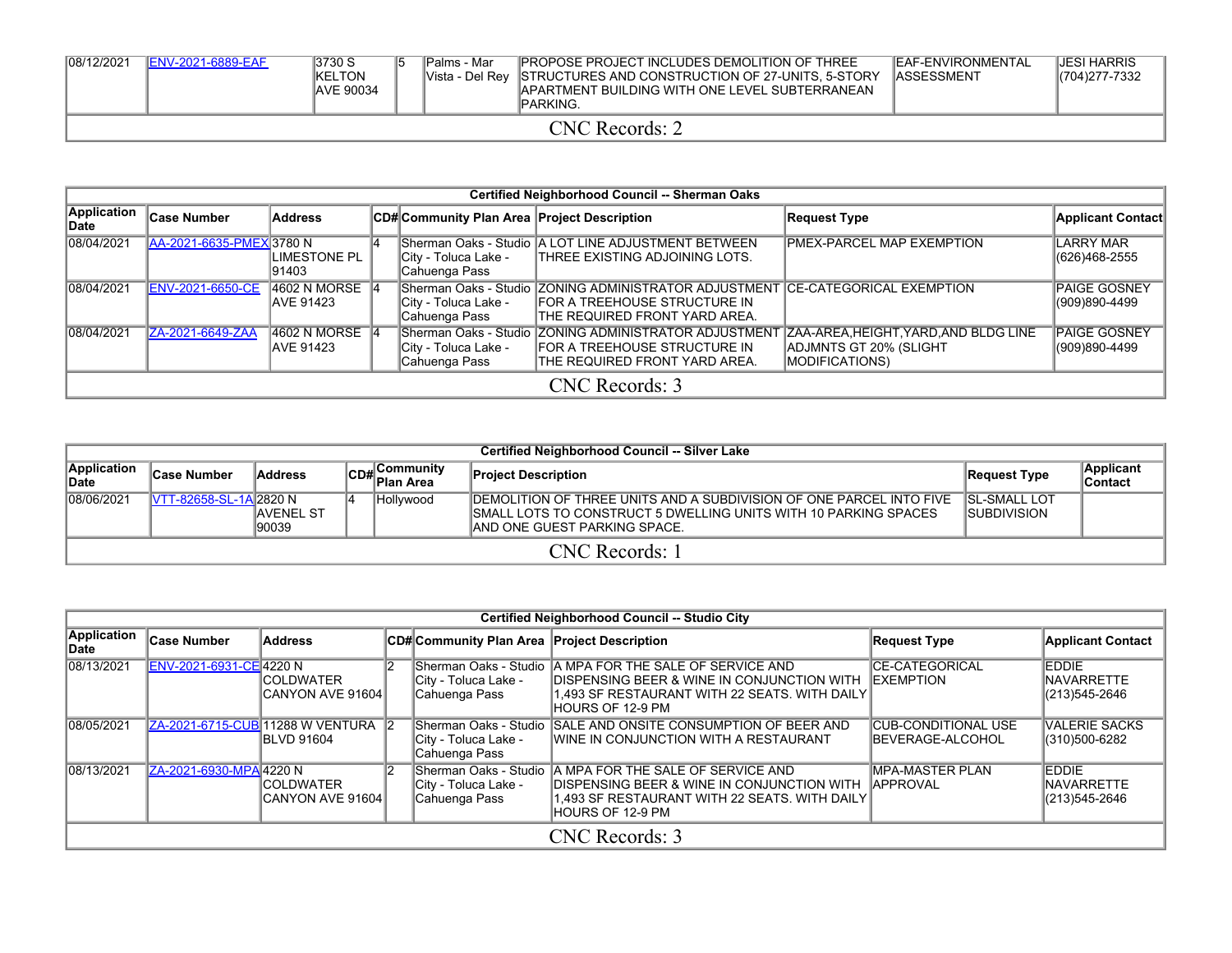|                      | Certified Neighborhood Council -- Sun Valley Area |                  |  |                   |                                                                                          |                                           |                               |  |  |  |  |  |  |
|----------------------|---------------------------------------------------|------------------|--|-------------------|------------------------------------------------------------------------------------------|-------------------------------------------|-------------------------------|--|--|--|--|--|--|
| Application<br>∣Date | ∣Case Number                                      | Address          |  | CD#Community Plan | <b>Project Description</b>                                                               | Request Type                              | <b>Applicant Contact</b>      |  |  |  |  |  |  |
| 08/04/2021           | <b>JAA-2021-6627-COC 8462 N SHARP</b>             | <b>AVE 91352</b> |  | Canvon            | Sun Valley - La Tuna SECOND FLOOR ADDITION TO (E) SFD AND<br>CONVERSION OF GARAGE TO ADU | <b>ICOC-CERTIFICATE OF</b><br>ICOMPLIANCE | IRIGO GARCIA<br>(323)810-0370 |  |  |  |  |  |  |
| CNC Records: 1       |                                                   |                  |  |                   |                                                                                          |                                           |                               |  |  |  |  |  |  |

|                      | Certified Neighborhood Council -- Sylmar |                                          |  |        |                                                                                                                |                                                 |                                         |  |  |  |  |  |
|----------------------|------------------------------------------|------------------------------------------|--|--------|----------------------------------------------------------------------------------------------------------------|-------------------------------------------------|-----------------------------------------|--|--|--|--|--|
| Application<br>lDate | <b>Case Number</b>                       | $ CD#$ Community<br>Address<br>Plan Area |  |        | <b>Project Description</b>                                                                                     | <b>Request Type</b>                             | <b>Applicant Contact</b>                |  |  |  |  |  |
| 08/05/2021           | ENV-2021-6678-EAF 12507 N SAN            | IFERNANDO ROAD<br>91342                  |  | Sylmar | NEW 5-STORY MIXED USE BLDG.                                                                                    | EAF-ENVIRONMENTAL<br><b>ASSESSMENT</b>          | <b>DANIEL ROSALES</b><br>(818) 675-6418 |  |  |  |  |  |
| 08/10/2021           | <b>ENV-2021-6834-EAF 12700 W GRIDLEY</b> | <b>IST 91342</b>                         |  | Sylmar | THE ESTABLISHMENT OF A NEW 50'-0" FT TALL<br>IMONOPOLE WIRELESS TELECOMMUNICATION FACILITY<br>IIN OS-1XL ZONE. | <b>IEAF-ENVIRONMENTAL</b><br><b>IASSESSMENT</b> | IALLISON TENG<br>(949)254-8951          |  |  |  |  |  |
| 08/10/2021           | ZA-2021-6833-CUW                         | 12700 W GRIDLEY<br><b>IST 91342</b>      |  | Sylmar | THE ESTABLISHMENT OF A NEW 50'-0" FT TALL<br>IMONOPOLE WIRELESS TELECOMMUNICATION FACILITY<br>IIN OS-1XL ZONE. | <b>CUW-CONDITIONAL USE</b><br><b>IWIRELESS</b>  | <b>ALLISON TENG</b><br>(949)254-8951    |  |  |  |  |  |
| CNC Records: 3       |                                          |                                          |  |        |                                                                                                                |                                                 |                                         |  |  |  |  |  |

|                      | Certified Neighborhood Council -- Tarzana |                                                      |               |                                   |                                                      |                                                                |                                          |  |  |  |  |  |
|----------------------|-------------------------------------------|------------------------------------------------------|---------------|-----------------------------------|------------------------------------------------------|----------------------------------------------------------------|------------------------------------------|--|--|--|--|--|
| Application<br>∣Date | ∣Case Number                              | Address                                              |               | CD# Community Plan<br><b>Area</b> | <b>Project Description</b>                           | Request Type                                                   | <b>Applicant Contact</b>                 |  |  |  |  |  |
| 08/03/2021           |                                           | <b>ENV-2021-6609-CE 4805 N HASEKIAN DR</b><br>191356 | 13            | Encino - Tarzana                  | <b>680 SQ FT ADDITION TO</b><br><b>IEXISTING SFD</b> | <b>CE-CATEGORICAL EXEMPTION</b>                                | <b>ISHAWN MAHDAVIAN</b><br>(310)936-2585 |  |  |  |  |  |
| 08/03/2021           |                                           | ZA-2021-6608-ZAD 4805 N HASEKIAN DR<br>191356        | $\mathbb{I}3$ | IEncino - Tarzana                 | <b>680 SQ FT ADDITION TO</b><br><b>IEXISTING SFD</b> | <b>ZAD-ZA DETERMINATION (PER LAMC SHAWN MAHDAVIAN</b><br>12.27 | (310)936-2585                            |  |  |  |  |  |
| CNC Records: 2       |                                           |                                                      |               |                                   |                                                      |                                                                |                                          |  |  |  |  |  |

|                      | Certified Neighborhood Council -- Van Nuys |                            |  |                                   |                                                                                             |                                                    |                                |  |  |  |  |  |  |
|----------------------|--------------------------------------------|----------------------------|--|-----------------------------------|---------------------------------------------------------------------------------------------|----------------------------------------------------|--------------------------------|--|--|--|--|--|--|
| Application<br>∣Date | <b>Case Number</b>                         | <b>Address</b>             |  | CD#Community Plan                 | <b>Project Description</b>                                                                  | <b>Request Type</b>                                | <b>Applicant Contact</b>       |  |  |  |  |  |  |
| 08/06/2021           | DIR-2021-6728-TOC 14811 W                  | <b>IERWIN ST</b><br>191411 |  | Van Nuys - North<br>lSherman Oaks | DEMO (E) RESIDENTIAL BUILDINGS, CONSTRUCTION<br>OF (N) 33-UNIT, 5-STORY, APARTMENT BUILDING | <b>TOC-TRANSIT ORIENTED</b><br><b>ICOMMUNITIES</b> | ARMIN GHARAI<br>(818)758-0018  |  |  |  |  |  |  |
| 08/06/2021           | ENV-2021-6729-EAF 14811 W                  | <b>IERWIN ST</b><br>191411 |  | Van Nuys - North<br>lSherman Oaks | DEMO (E) RESIDENTIAL BUILDINGS, CONSTRUCTION<br>OF (N) 33-UNIT, 5-STORY, APARTMENT BUILDING | <b>IEAF-ENVIRONMENTAL</b><br><b>ASSESSMENT</b>     | IARMIN GHARAI<br>(818)758-0018 |  |  |  |  |  |  |
|                      | CNC Records: 2                             |                            |  |                                   |                                                                                             |                                                    |                                |  |  |  |  |  |  |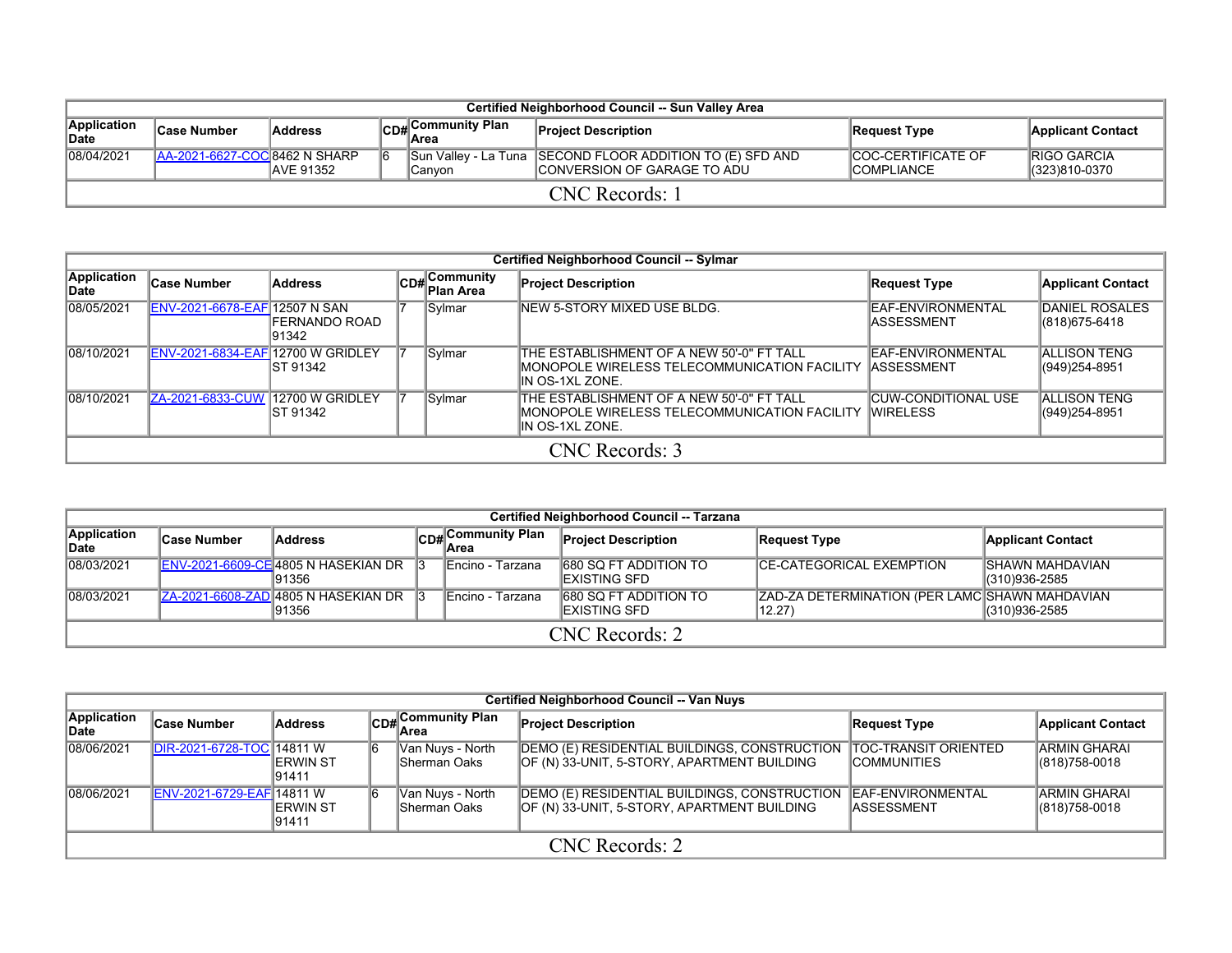|                                   |                                                             |                                                |    | <b>Certified Neighborhood Council -- Venice</b> |                                                                                                                                                                                                                                        |                                                                 |                                                     |
|-----------------------------------|-------------------------------------------------------------|------------------------------------------------|----|-------------------------------------------------|----------------------------------------------------------------------------------------------------------------------------------------------------------------------------------------------------------------------------------------|-----------------------------------------------------------------|-----------------------------------------------------|
| <b>Application</b><br><b>Date</b> | <b>Case Number</b>                                          | <b>Address</b>                                 |    | CD#Community<br><b>Plan Area</b>                | <b>Project Description</b>                                                                                                                                                                                                             | <b>Request Type</b>                                             | <b>Applicant</b><br>Contact                         |
| 08/02/2021                        | CPC-2018-7344-GPAJ-VZCJ-HD-SP-SPP-CDP-MEL-SPR-PHP-1A 2102 S | <b>PACIFIC</b><br><b>AVE</b><br>90291          | 11 | <b>Venice</b>                                   | <b>DEMOLITION OF AN EXISTING 4</b><br>RESIDENTIAL UNITS AND THE<br>CONSTRUCTION,<br>USE, & MAINTENANCE OF AN A<br>MIXED-USE AFFORDABLE HOUSING<br>DEVELOPMENT CONSISTING 140<br>DWELLING UNITS INCLUDING 7ELI,<br>129LI &4 MANG UNITS. | <b>GPAJ-GENERAL PLAN</b><br>AMENDMENT JJJ                       |                                                     |
| 08/04/2021                        | <b>DIR-2021-6646-CDP-MEL</b>                                | 1102 E<br><b>GRANT</b><br>AVE<br>90291         | 11 | <b>Venice</b>                                   | THE CONVERSION OF AN EXISTING<br>RECREATION ROOM AND GARAGE<br>INTO AN ADU AND CONSTRUCTION,<br>USE, AND MAINTENANCE OF A NEW<br>ROOF DECK AND STAIRS TO THE<br><b>EXISTING SFD.</b>                                                   | CDP-COASTAL<br><b>DEVELOPMENT</b><br><b>PERMIT</b>              | <b>JESSICA</b><br><b>IMMEDIATO</b><br>(310)962-0855 |
| 08/09/2021                        | DIR-2021-6788-CDP-MEL                                       | 2433 S<br>BRYAN<br>AVE.<br>90291               |    | 11 Venice                                       | <b>COASTAL DEVELOPMENT PERMIT</b><br>FOR THE INTERIOR REMODEL AND<br>746 SQUARE-FOOT TWO (2)-STORY<br>ADDITION TO AN EXISTING ONE<br>(1)-STORY 1,271 SQUARE-FOOT<br>SINGLE-FAMILY DWELLING<br>TOTALING 2,017 SQUARE FEET.              | <b>CDP-COASTAL</b><br><b>DEVELOPMENT</b><br>PERMIT              | <b>JOHN</b><br><b>HAMILTON</b><br>(310)398-1500     |
| 08/02/2021                        | ENV-2021-6549-CE                                            | 600 E<br>VENICE<br><b>BLVD</b><br>90291        | 11 | <b>Venice</b>                                   | A CUP FOR THE SALE AND SERVICE<br>OF A FULL LINE OF ALCOHOL FOR<br>ON-SITE CONSUMPTION & OFF-SITE<br>PRIVILEGES IN CONJUNCTION WITH<br>AN EXISTING RESTAURANT .                                                                        | <b>CE-CATEGORICAL</b><br><b>EXEMPTION</b>                       | <b>STEVE</b><br><b>RAWLINGS</b><br>(951)667-5152    |
| 08/04/2021                        | ENV-2021-6647-CE                                            | 1102 E<br><b>GRANT</b><br><b>AVE</b><br>90291  | 11 | <b>Venice</b>                                   | THE CONVERSION OF AN EXISTING<br>RECREATION ROOM AND GARAGE<br>INTO AN ADU AND CONSTRUCTION.<br>USE, AND MAINTENANCE OF A NEW<br>ROOF DECK AND STAIRS TO THE<br><b>EXISTING SFD.</b>                                                   | <b>CE-CATEGORICAL</b><br><b>EXEMPTION</b>                       | <b>JESSICA</b><br><b>IMMEDIATO</b><br>(310)962-0855 |
| 08/09/2021                        | ENV-2021-6789-CE                                            | 2433 S<br><b>BRYAN</b><br>AVE<br>90291         | 11 | Venice                                          | <b>COASTAL DEVELOPMENT PERMIT</b><br>FOR THE INTERIOR REMODEL AND<br>746 SQUARE-FOOT TWO (2)-STORY<br>ADDITION TO AN EXISTING ONE<br>(1)-STORY 1,271 SQUARE-FOOT<br>SINGLE-FAMILY DWELLING<br>TOTALING 2.017 SQUARE FEET.              | <b>CE-CATEGORICAL</b><br><b>EXEMPTION</b>                       | <b>JOHN</b><br>HAMILTON<br>(310)398-1500            |
| 08/02/2021                        | ZA-2021-6548-CUB                                            | 600 E<br><b>VENICE</b><br><b>BLVD</b><br>90291 |    | 11 Venice                                       | A CUP FOR THE SALE AND SERVICE<br>OF A FULL LINE OF ALCOHOL FOR<br>ON-SITE CONSUMPTION & OFF-SITE<br>PRIVILEGES IN CONJUNCTION WITH<br>AN EXISTING RESTAURANT.                                                                         | <b>CUB-CONDITIONAL</b><br><b>USE</b><br><b>BEVERAGE-ALCOHOL</b> | <b>STEVE</b><br><b>RAWLINGS</b><br>(951)667-5152    |
|                                   |                                                             |                                                |    | CNC Records: 7                                  |                                                                                                                                                                                                                                        |                                                                 |                                                     |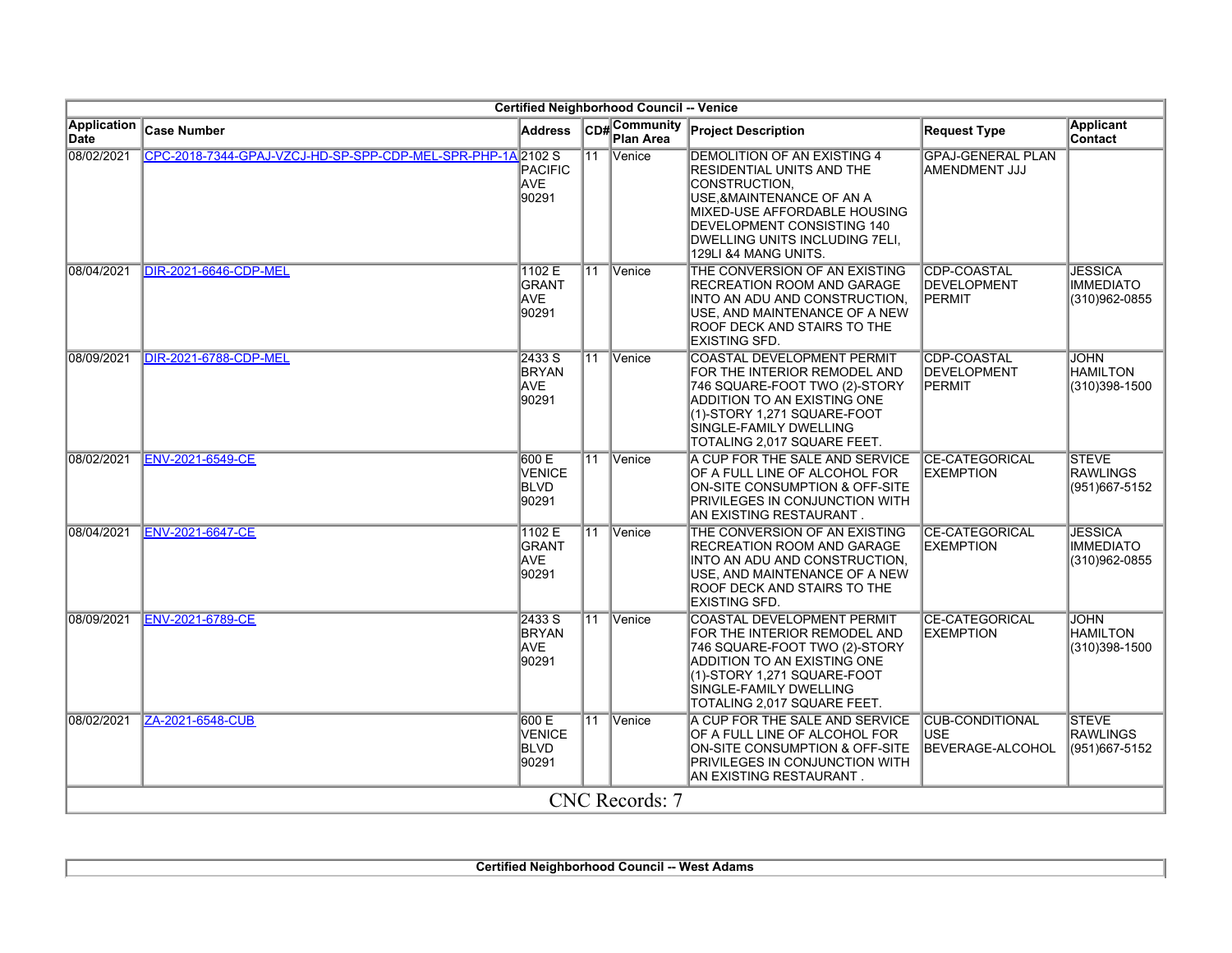| Application<br>lDate | ∣Case Number                      | Address                                            |    | CD# Community<br>Plan Area                                | <b>Project Description</b>                                                                                                                                                                                         | Request Type                      | <b>Applicant Contact</b>                                                       |  |  |  |  |  |
|----------------------|-----------------------------------|----------------------------------------------------|----|-----------------------------------------------------------|--------------------------------------------------------------------------------------------------------------------------------------------------------------------------------------------------------------------|-----------------------------------|--------------------------------------------------------------------------------|--|--|--|--|--|
| 08/12/2021           | CPC-2021-6877-DB-SPR-CUB 3401 SLA | <b>ICIENEGA</b><br><b>IBLVD 90016</b>              | 10 | West Adams -<br><b>Baldwin Hills -</b><br>Leimert         | CONSTRUCTION OF A NEW 460,824 SF MIXED USE<br>DEVELOPMENT INCLUDING A SEVEN (7)-STORY<br>230,412 SF COMMERCIAL STRUCTURE, AND A<br>13-STORY 230,412 SF RESIDENTIAL STRUCTURE<br>ICONSISTING OF 260 DWELLING UNITS. | <b>IDB-DENSITY BONUS</b>          | <b>FERNANDO VILLA AND</b><br>IMARGARET R.<br><b>ACKERBLOM</b><br>(213)955-5623 |  |  |  |  |  |
| 08/12/2021           | <b>ENV-2021-6879-EAF</b>          | 3401 S LA<br><b>ICIENEGA</b><br><b>IBLVD 90016</b> | 10 | <b>IWest Adams -</b><br><b>Baldwin Hills -</b><br>Leimert | CONSTRUCTION OF A NEW 460,824 SF MIXED USE<br>DEVELOPMENT INCLUDING A SEVEN (7)-STORY<br>230,412 SF COMMERCIAL STRUCTURE, AND A<br>13-STORY 230,412 SF RESIDENTIAL STRUCTURE<br>ICONSISTING OF 260 DWELLING UNITS. | IEAF-ENVIRONMENTAL<br>IASSESSMENT | FERNANDO VILLA AND   <br>IMARGARET R.<br><b>ACKERBLOM</b><br>(213)955-5623     |  |  |  |  |  |
|                      | CNC Records: 2                    |                                                    |    |                                                           |                                                                                                                                                                                                                    |                                   |                                                                                |  |  |  |  |  |

|                      | Certified Neighborhood Council -- Westchester/Playa del Rey |                       |  |                                        |                                                                                                                                                          |                                                |                                       |  |  |  |
|----------------------|-------------------------------------------------------------|-----------------------|--|----------------------------------------|----------------------------------------------------------------------------------------------------------------------------------------------------------|------------------------------------------------|---------------------------------------|--|--|--|
| Application<br>∥Date | Case Number                                                 | Address               |  | CD# Community<br>Plan Area             | <b>Project Description</b>                                                                                                                               | <b>Request Type</b>                            | Applicant Contact                     |  |  |  |
| 08/03/2021           | <b>DIR-2021-6605-SPR NONE</b>                               | <b>INONE</b><br>95426 |  | <b>IWestchester</b> -<br>Playa del Rey | ISITE PLAN REVIEW FOR THE CONSTRUCTION OF A NEW ONE<br>(1)-STORY 2,800 SQUARE-FOOT QUICK-SERVE RESTAURANT<br>IWITH A DOUBLE DRIVE-THROUGH QUEUING SYSTEM | <b>SPR-SITE PLAN REVIEW</b>                    | <b>BRANDON FINCH</b><br>(213)457-7178 |  |  |  |
| 08/03/2021           | <b>ENV-2021-6606-EAF NONE</b>                               | <b>INONE</b><br>95426 |  | Nestchester -<br>Playa del Rey         | SITE PLAN REVIEW FOR THE CONSTRUCTION OF A NEW ONE<br>(1)-STORY 2,800 SQUARE-FOOT QUICK-SERVE RESTAURANT<br>WITH A DOUBLE DRIVE-THROUGH QUEUING SYSTEM   | <b>EAF-ENVIRONMENTAL</b><br><b>IASSESSMENT</b> | <b>BRANDON FINCH</b><br>(213)457-7178 |  |  |  |
| CNC Records: 2       |                                                             |                       |  |                                        |                                                                                                                                                          |                                                |                                       |  |  |  |

|                      | Certified Neighborhood Council -- Westlake North |                       |  |                                           |                                                                                                                                                             |                                                 |                                     |  |
|----------------------|--------------------------------------------------|-----------------------|--|-------------------------------------------|-------------------------------------------------------------------------------------------------------------------------------------------------------------|-------------------------------------------------|-------------------------------------|--|
| Application<br>∥Date | <b>Case Number</b>                               | <b>Address</b>        |  | ,∥Community<br>$\overline{CDH}$ Plan Area | <b>Project Description</b>                                                                                                                                  | Request Type                                    | <b>Applicant Contact</b>            |  |
| 08/12/2021           | <b>IENV-2021-6909-EAFINONE</b>                   | <b>INONE</b><br>95732 |  | Westlake                                  | HAL ROUTE FOR A BY-RIGHT TOC 30 UNIT APARTMENT BUILDING.<br><b>5 RESIDENTIAL FLOORS OVER 2 SUBTERRANEAN PARKING</b><br>FLOORS ALONG WITH 6,534 CY OF EXPORT | <b>IEAF-ENVIRONMENTAL</b><br><b>IASSESSMENT</b> | <b>ICALEB PATE</b><br>(310)869-1930 |  |
| CNC Records: 1       |                                                  |                       |  |                                           |                                                                                                                                                             |                                                 |                                     |  |

|                      | <b>Certified Neighborhood Council -- Westside</b> |                                        |    |                            |                                                                                                                                                                                                                                |                                                                                |                                     |  |  |
|----------------------|---------------------------------------------------|----------------------------------------|----|----------------------------|--------------------------------------------------------------------------------------------------------------------------------------------------------------------------------------------------------------------------------|--------------------------------------------------------------------------------|-------------------------------------|--|--|
| Application<br>lDate | <b>Case Number</b>                                | <b>Address</b>                         |    | CD# Community<br>Plan Area | <b>Project Description</b>                                                                                                                                                                                                     | <b>Request Type</b>                                                            | <b>Applicant</b><br>∣Contact        |  |  |
| 08/03/2021           | ENV-2021-6572-CE 10381 W                          | <b>MISSISSIPPI</b><br><b>AVE 90025</b> | 15 | West Los<br><b>Angeles</b> | A ZONING ADMINISTRATOR'S DETERMINATION TO<br>IALLOW FRONT YARD SET-BACK RELIEF &<br>IENCROACHMENT BUILDING HEIGHT LIMIT RELIEF FOR<br>IADDITION TO SINGLE FAMILY DWELLING AND<br><b>IBASEMENT IN LIEU OF REQUIRED. PROJECT</b> | ICE-CATEGORICAL EXEMPTION                                                      | <b>JOHN PARKER</b><br>(818)591-9309 |  |  |
| 08/03/2021           | ZA-2021-6571-ZAA 10381 W                          | <b>MISSISSIPPI</b><br><b>AVE 90025</b> | 15 | lWest Los<br>Angeles       | A ZONING ADMINISTRATOR'S DETERMINATION TO<br>IALLOW FRONT YARD SET-BACK RELIEF &<br>ENCROACHMENT BUILDING HEIGHT LIMIT RELIEF FOR<br>ADDITION TO SINGLE FAMILY DWELLING AND<br><b>IBASEMENT IN LIEU OF REQUIRED. PROJECT</b>   | ZAA-AREA.HEIGHT.YARD.AND BLDG<br>LINE ADJMNTS GT 20% (SLIGHT<br>MODIFICATIONS) | <b>JOHN PARKER</b><br>(818)591-9309 |  |  |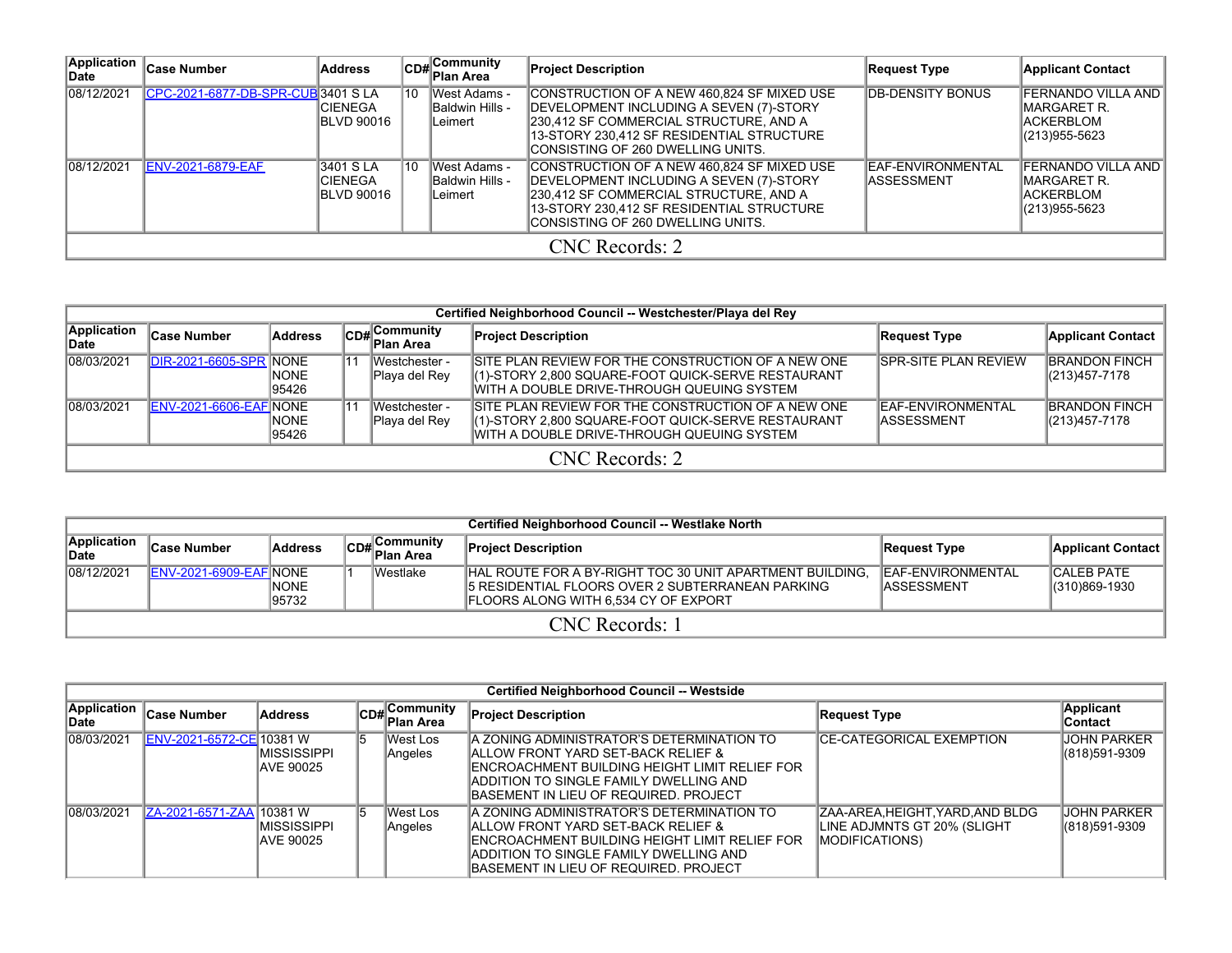|                      | Certified Neighborhood Council -- Wilshire Center-Koreatown |                                 |     |                                   |                                                                                                                               |                                                  |                                 |  |  |
|----------------------|-------------------------------------------------------------|---------------------------------|-----|-----------------------------------|-------------------------------------------------------------------------------------------------------------------------------|--------------------------------------------------|---------------------------------|--|--|
| Application<br>lDate | <b>Case Number</b>                                          | Address                         |     | <b>CD#</b> Community<br>Plan Area | <b>Project Description</b>                                                                                                    | <b>Request Type</b>                              | <b>Applicant Contact</b>        |  |  |
| 08/02/2021           | ENV-2021-6553-CE 3331 W                                     | <b>IWILSHIRE BLVD</b><br>190010 | 10  | <b>Wilshire</b>                   | IA CUP FOR THE SALE AND SERVICE OF BEER & WINE<br>FOR OFF-SITE CONSUMPTION IN CONJUNCTION WITH<br><b>IRETAIL FOOD MARKET.</b> | <b>CE-CATEGORICAL EXEMPTION NIKOLA HLADY</b>     | (213) 620-1904                  |  |  |
| 08/02/2021           | ZA-2021-6552-CUB 3331 W                                     | <b>IWILSHIRE BLVD</b><br>190010 | 110 | <b>Wilshire</b>                   | A CUP FOR THE SALE AND SERVICE OF BEER & WINE<br>FOR OFF-SITE CONSUMPTION IN CONJUNCTION WITH<br><b>IRETAIL FOOD MARKET.</b>  | ICUB-CONDITIONAL USE<br><b>IBEVERAGE-ALCOHOL</b> | INIKOLA HLADY<br>(213) 620-1904 |  |  |
| CNC Records: 2       |                                                             |                                 |     |                                   |                                                                                                                               |                                                  |                                 |  |  |

|                      | Certified Neighborhood Council -- Woodland Hills-Warner Center |                                          |  |                                             |                                                                                                                                                                       |                                                                           |                                         |  |  |  |
|----------------------|----------------------------------------------------------------|------------------------------------------|--|---------------------------------------------|-----------------------------------------------------------------------------------------------------------------------------------------------------------------------|---------------------------------------------------------------------------|-----------------------------------------|--|--|--|
| Application<br>∣Date | <b>Case Number</b>                                             | <b>Address</b>                           |  | CD# Community Plan Area Project Description |                                                                                                                                                                       | <b>Request Type</b>                                                       | <b>Applicant Contact</b>                |  |  |  |
| 08/09/2021           | AA-2021-6781-PMEX 21011 W WARNER 3                             | ICENTER LANE<br>191367                   |  | IHills                                      | Canoga Park - Winnetka LOT LINE ADJUSTMENT BETWEEN EXISTING<br>- Woodland Hills - West   LOTS 3 & 4 TO ALIGN THE BOUNDARY WITHIN<br>APPROVED VTT-74891 (PHASE 1 & 2)  | <b>PMEX-PARCEL MAP</b><br><b>IEXEMPTION</b>                               | <b>ROSE FISTROVIC</b><br>(213) 223-1537 |  |  |  |
| 08/02/2021           | DIR-2021-6537-SPP 21018 W VENTURA 3                            | <b>BLVD 91364</b>                        |  | lHills l                                    | Canoga Park - Winnetka CHANGE OF USE FROM PICTURE FRAME SHOP<br>- Woodland Hills - West TO RESTAURANT; INTERIOR T.I., REPLACE<br>IGRAPHICS ON EXISTING SIGN.          | <b>ISPP-SPECIFIC PLAN</b><br><b>IPROJECT PERMIT</b><br><b>ICOMPLIANCE</b> | <b>ANTONIOS SIMOS</b><br>(323)376-4432  |  |  |  |
| 08/02/2021           | ENV-2021-6538-CE                                               | $21018$ W VENTURA 3<br><b>BLVD 91364</b> |  | lHills l                                    | Canoga Park - Winnetka CHANGE OF USE FROM PICTURE FRAME SHOP<br>- Woodland Hills - West   TO RESTAURANT; INTERIOR T.I., REPLACE<br><b>IGRAPHICS ON EXISTING SIGN.</b> | <b>CE-CATEGORICAL</b><br><b>IEXEMPTION</b>                                | <b>ANTONIOS SIMOS</b><br>(323)376-4432  |  |  |  |
|                      | CNC Records: 3                                                 |                                          |  |                                             |                                                                                                                                                                       |                                                                           |                                         |  |  |  |

| <b>Certified Neighborhood Council -- None</b> |                                                                                                                 |  |  |  |  |  |
|-----------------------------------------------|-----------------------------------------------------------------------------------------------------------------|--|--|--|--|--|
|                                               | Application Date Case Number Address CD# Community Plan Area Project Description Request Type Applicant Contact |  |  |  |  |  |
| CNC Records: 0                                |                                                                                                                 |  |  |  |  |  |

|                             | <b>Certified Neighborhood Council -- Unknown</b> |                                        |  |                                               |                                                                                                                                                                                                           |                                              |                                       |  |  |
|-----------------------------|--------------------------------------------------|----------------------------------------|--|-----------------------------------------------|-----------------------------------------------------------------------------------------------------------------------------------------------------------------------------------------------------------|----------------------------------------------|---------------------------------------|--|--|
| Application<br><b>IDate</b> | ∣Case Number                                     | Address                                |  | CD# Community                                 | <b>Project Description</b>                                                                                                                                                                                | Request Type                                 | Applicant Contact                     |  |  |
| 08/13/2021                  | AA-2021-6925-DPS                                 | 14554 W<br>IGALLAUDET PL<br>90272      |  | <b>IBrentwood -</b><br>lPacific<br> Palisades | DEEMED APPROVED PRIVATE STREET FOR R1H1<br>IZONED WITH EXISTING SFD                                                                                                                                       | DPS-DEEMED-TO-BE-APPROVED<br>IPRIVATE STREET | <b>TONY RUSSO</b><br>(408) 655-0998   |  |  |
| 08/05/2021                  | <b>IDIR-2021-6710-MEL</b>                        | <b>419 N VIA DE LA 11</b><br>PAZ 90272 |  | Brentwood -<br>lPacific<br> Palisades         | CATEGORICAL EXCLUSION WITH MELLO ACT<br><b>COMPLIANCE FOR THE DEMOLITION OF</b><br>l(E)SINGLE-FAMILY DWELLING AND THE<br>CONSTRUCTION OF A (N)SINGLE-FAMILY<br>IDWELLING W/ GARAGE. BASEMENT. & ROOF-DECK | MEL-MELLO ACT COMPLIANCE<br><b>REVIEW</b>    | JANAYE<br>ICALLAGHAN<br>(805)367-6914 |  |  |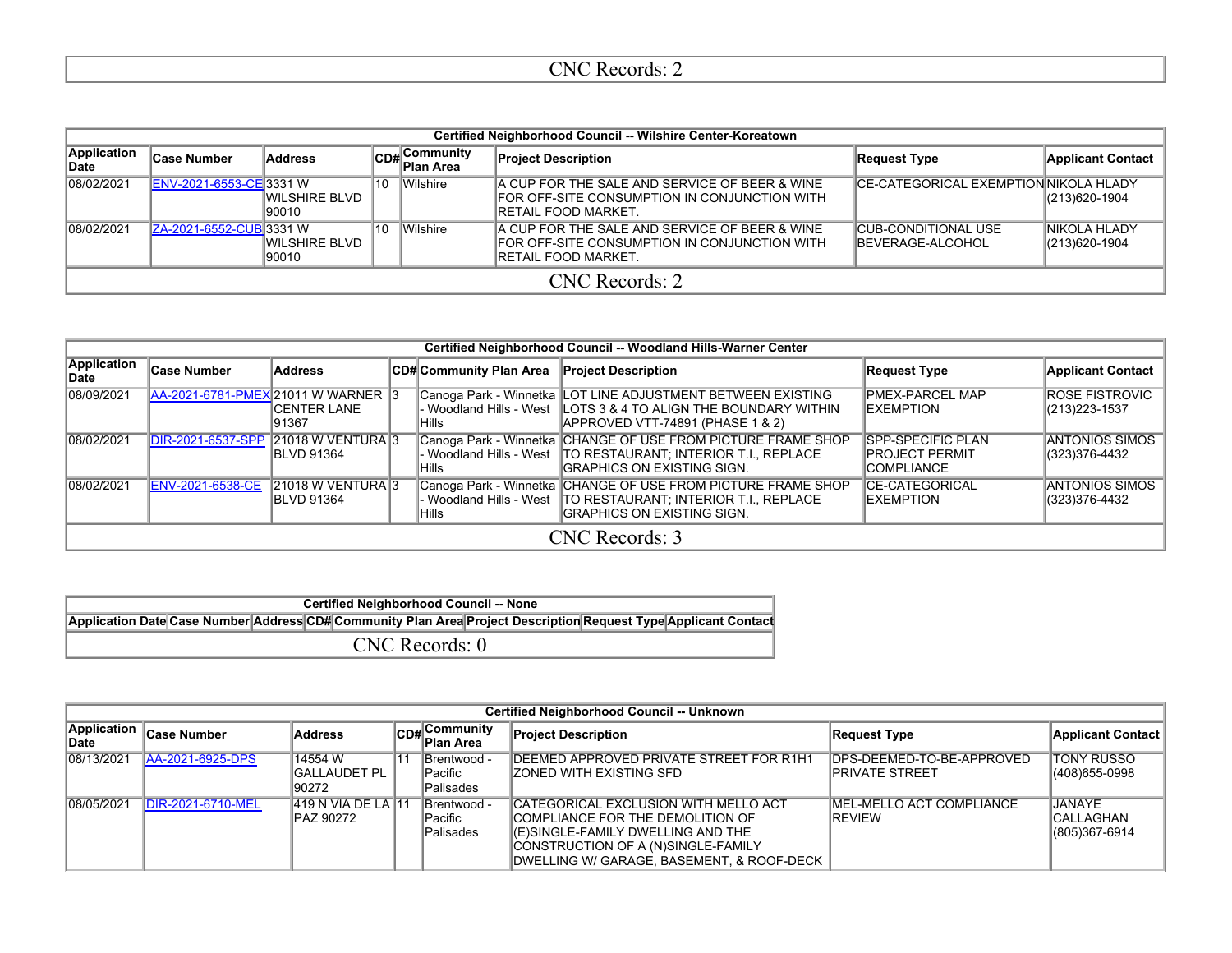| 08/06/2021 | <b>DIR-2021-6724-MEL</b>          | 430 N VIA DE LA 11<br>PAZ 90272                 |                 | Brentwood -<br>Pacific<br>Palisades | DEMOLITION OF AN EXISTING SFD AND BUILD NEW MEL-MELLO ACT COMPLIANCE<br>6,804SF, 2-STORY SFD WITH BASEMENT, 534SF<br>ATTACHED GARAGE; ASSOCIATED GRADING AND<br>EXPORT.                                            | <b>REVIEW</b>                                   | <b>CHLOE PARKER</b><br>(818)591-9309                  |  |
|------------|-----------------------------------|-------------------------------------------------|-----------------|-------------------------------------|--------------------------------------------------------------------------------------------------------------------------------------------------------------------------------------------------------------------|-------------------------------------------------|-------------------------------------------------------|--|
| 08/11/2021 | DIR-2021-6845-DRB-SPP 11911 W SAN | <b>VICENTE BLVD</b><br>90049                    | $\overline{11}$ | Brentwood -<br>Pacific<br>Palisades | EXTERIOR IMPROVEMENTS TO FACADE AND ROOF DRB-DESIGN REVIEW BOARD<br>DECK, INCLUDING NEW STONE CLADDING,<br>ALUMINUM STOREFRONT. LANDSCAPING AND<br><b>SIGNS</b>                                                    |                                                 | <b>DAVID</b><br><b>MONTALBA</b><br>(310)828-1100      |  |
| 08/11/2021 | DIR-2021-6854-CDP-MEL 451 N       | <b>ARBRAMAR</b><br><b>AVE 90272</b>             | 11              | Brentwood -<br>Pacific<br>Palisades | CONSTRUCTION OF (N) TWO-STORY, 858.5 SQ FT<br>ADDN TO AN (E) SFD FOR AN ADU, AND A 5-FT TALL PERMIT<br>BY 59-FT LONG RETAINING WALL: AND 124 CY OF<br><b>GRADING</b>                                               | <b>CDP-COASTAL DEVELOPMENT</b>                  | <b>MICHAEL</b><br><b>TRIFUNOVICH</b><br>(310)435-0512 |  |
| 08/02/2021 | <b>ENV-2021-6536-CE</b>           | <b>10113 VENICE</b><br><b>BLVD</b>              | 5               | <b>Unknown</b>                      | TO PERMIT A FULL LINE OF ALCOHOLIC<br>BEVERAGES FOR OFF-SITE CONSUMPTION FOR A<br>SMART AND FINAL GROCERY STORE IN THE C2-1<br>AND R3-1 ZONES.                                                                     | <b>CE-CATEGORICAL EXEMPTION</b>                 |                                                       |  |
| 08/03/2021 | <b>ENV-2021-6612-EAF</b>          | 1200 N<br><b>LACHMAN LANE</b><br>90272          | 11              | Brentwood -<br>Pacific<br>Palisades | HAUL ROUTE 1,948 C.Y. EXPORT                                                                                                                                                                                       | EAF-ENVIRONMENTAL<br><b>ASSESSMENT</b>          | <b>CHLOE PARKER</b><br>(818)591-9309                  |  |
| 08/11/2021 | <b>ENV-2021-6846-CE</b>           | 11911 W SAN<br><b>VICENTE BLVD</b><br>90049     | $\overline{11}$ | Brentwood -<br>Pacific<br>Palisades | EXTERIOR IMPROVEMENTS TO FACADE AND ROOF CE-CATEGORICAL EXEMPTION<br>DECK, INCLUDING NEW STONE CLADDING,<br>ALUMINUM STOREFRONT, LANDSCAPING AND<br><b>SIGNS</b>                                                   |                                                 | <b>DAVID</b><br><b>MONTALBA</b><br>(310)828-1100      |  |
| 08/11/2021 | <b>ENV-2021-6855-CE</b>           | 451N<br><b>ARBRAMAR</b><br><b>AVE 90272</b>     | 11              | Brentwood -<br>Pacific<br>Palisades | CONSTRUCTION OF (N) TWO-STORY, 858.5 SQ FT<br>ADDN TO AN (E) SFD FOR AN ADU, AND A 5-FT TALL<br>BY 59-FT LONG RETAINING WALL: AND 124 CY OF<br>GRADING                                                             | <b>CE-CATEGORICAL EXEMPTION</b>                 | <b>MICHAEL</b><br><b>TRIFUNOVICH</b><br>(310)435-0512 |  |
| 08/12/2021 | <b>ENV-2021-6884-EAF</b>          | 188 N<br><b>HOMEWOOD</b><br><b>ROAD 90049</b>   | 11              | Brentwood -<br>Pacific<br>Palisades | STANDALONE HAUL ROUTE APPLICATION TO<br>EXPORT 2.401 CY OF DIRT IN CONJ W/ THE<br>CONSTRUCTION OF AN SFD IN A SPECIAL<br><b>GRADING AREA IN THE RE15-1 ZONE.</b>                                                   | EAF-ENVIRONMENTAL<br><b>ASSESSMENT</b>          | <b>DAVID ZOHN</b><br>(310)883-8275                    |  |
| 08/13/2021 | <b>ENV-2021-6923-CE</b>           | 1883 N<br><b>WESTRIDGE</b><br><b>ROAD 90049</b> | $\overline{11}$ | Brentwood -<br>Pacific<br>Palisades | A ZONING ADMINISTRATOR'S DETERMINATION TO<br>ALLOW HEIGHT OF 41' 9": 2PARKING SPACES : 11"<br>FRONT YARD SETBACK AND A FENCE IN THE<br>FRONT YARD SET BACK OF 6'8"; OTHERWISE NOT<br>PERMITTED PURSUANT TO LAMC 12 | <b>CE-CATEGORICAL EXEMPTION</b>                 | <b>JOHN PARKER</b><br>(818)591-9309                   |  |
| 08/02/2021 | ZA-1999-155-CUB-PA1               | <b>10113 VENICE</b><br><b>BLVD</b>              | 15              | Unknown                             | <b>REQUEST TO MODIFY CONDITIONS TO INCLUDE</b><br>ON-SITE INSTRUCTIONAL TASTING IN<br>CONJUNCTION WITH THE GROCERY STORE.                                                                                          | <b>CUB-CONDITIONAL USE</b><br>BEVERAGE-ALCOHOL  |                                                       |  |
| 08/13/2021 | ZA-2021-6922-ZAD-F                | 1883 N<br><b>WESTRIDGE</b><br><b>ROAD 90049</b> | $\overline{11}$ | Brentwood -<br>Pacific<br>Palisades | A ZONING ADMINISTRATOR'S DETERMINATION TO<br>ALLOW HEIGHT OF 41' 9": 2PARKING SPACES : 11"<br>FRONT YARD SETBACK AND A FENCE IN THE<br>FRONT YARD SET BACK OF 6'8"; OTHERWISE NOT<br>PERMITTED PURSUANT TO LAMC 12 | <b>ZAD-ZA DETERMINATION (PER</b><br>LAMC 12.27) | <b>JOHN PARKER</b><br>(818)591-9309                   |  |
|            | CNC Records: 13                   |                                                 |                 |                                     |                                                                                                                                                                                                                    |                                                 |                                                       |  |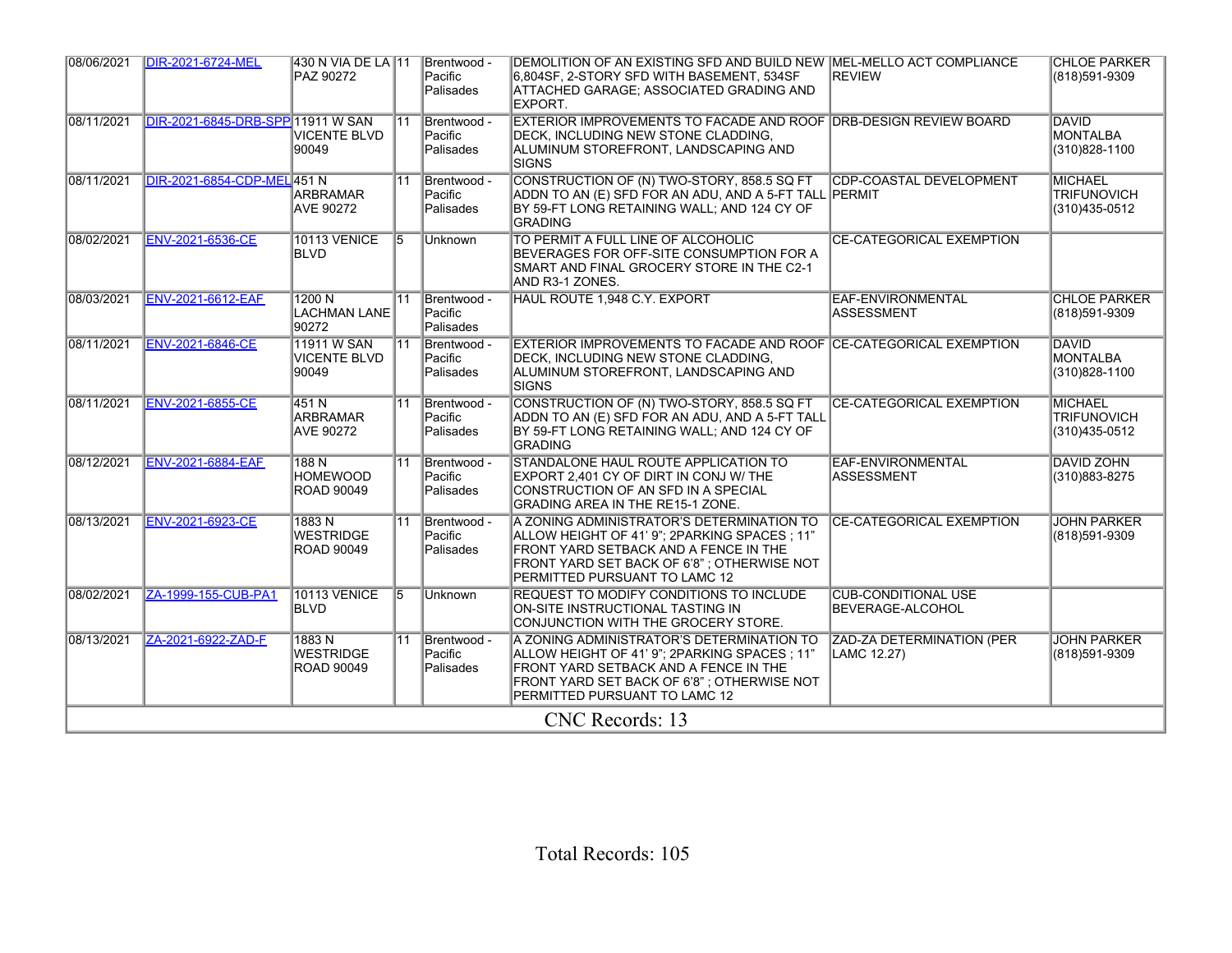## Cases that have revised case numbers, 08/01/2021 to 08/14/2021

## Address

| Change<br>Date | Old Case Number                         | New Case Number             |                                           | CD             |
|----------------|-----------------------------------------|-----------------------------|-------------------------------------------|----------------|
|                | 08/06/2021 DIR-2020-1867-TOC-SPR-HCA    | DIR-2020-1867-TOC-HCA       | 500 S UNION AVE<br>90017                  |                |
|                | 08/02/2021 DIR-2021-925-CDO             | DIR-2021-925-CDO-WDI        | 2613 N<br>PASADENA AVE<br>90031           |                |
|                | 08/05/2021 ENV-2021-6673-CE             | ENV-2021-6673-EAF           | 2323 S SCARFF ST<br>90007                 |                |
|                | 08/11/2021 DIR-2019-2192-DRB-SPP-DI-SPR | $DIR-2019-2192-ZAD-SPP-SPR$ | 4680 W WILSHIRE<br><b>BLVD 90010</b>      |                |
|                | 08/12/2021 ENV-2020-7894-EAF            | ENV-2020-7894-CE            | 963 S WILTON PL<br>90019                  |                |
|                | 08/13/2021 ZA-2021-5843-CUB-ZV          | ZA-2021-5843-CUB            | 7860 W SUNSET<br><b>BLVD 90046</b>        | 4              |
|                | 08/12/2021 ENV-2021-2745-EAF            | ENV-2021-2745-CE            | 1255 S LA<br><b>CIENEGA BLVD</b><br>90035 | 5              |
|                | 08/03/2021   APCNV-2020-1321-SPE        | APCNV-2020-1321-SPE-CU-ZBA  | 8431 N SUNLAND<br><b>BLVD</b> 91352       | $\overline{6}$ |
|                | 08/03/2021 DIR-2021-5525-TOC            | DIR-2021-5525-TOC-VHCA      | 14712 W FRIAR ST<br>91411                 | 6              |
|                | 08/12/2021 ENV-2020-3308-EAF            | ENV-2020-3308-CE            | 1840 W ADAMS<br><b>BLVD 90018</b>         | 8              |
|                | 08/03/2021 ENV-2021-3618-EAF            | ENV-2021-3618-CE            | 1785 E VERNON<br><b>AVE 90058</b>         | 9              |